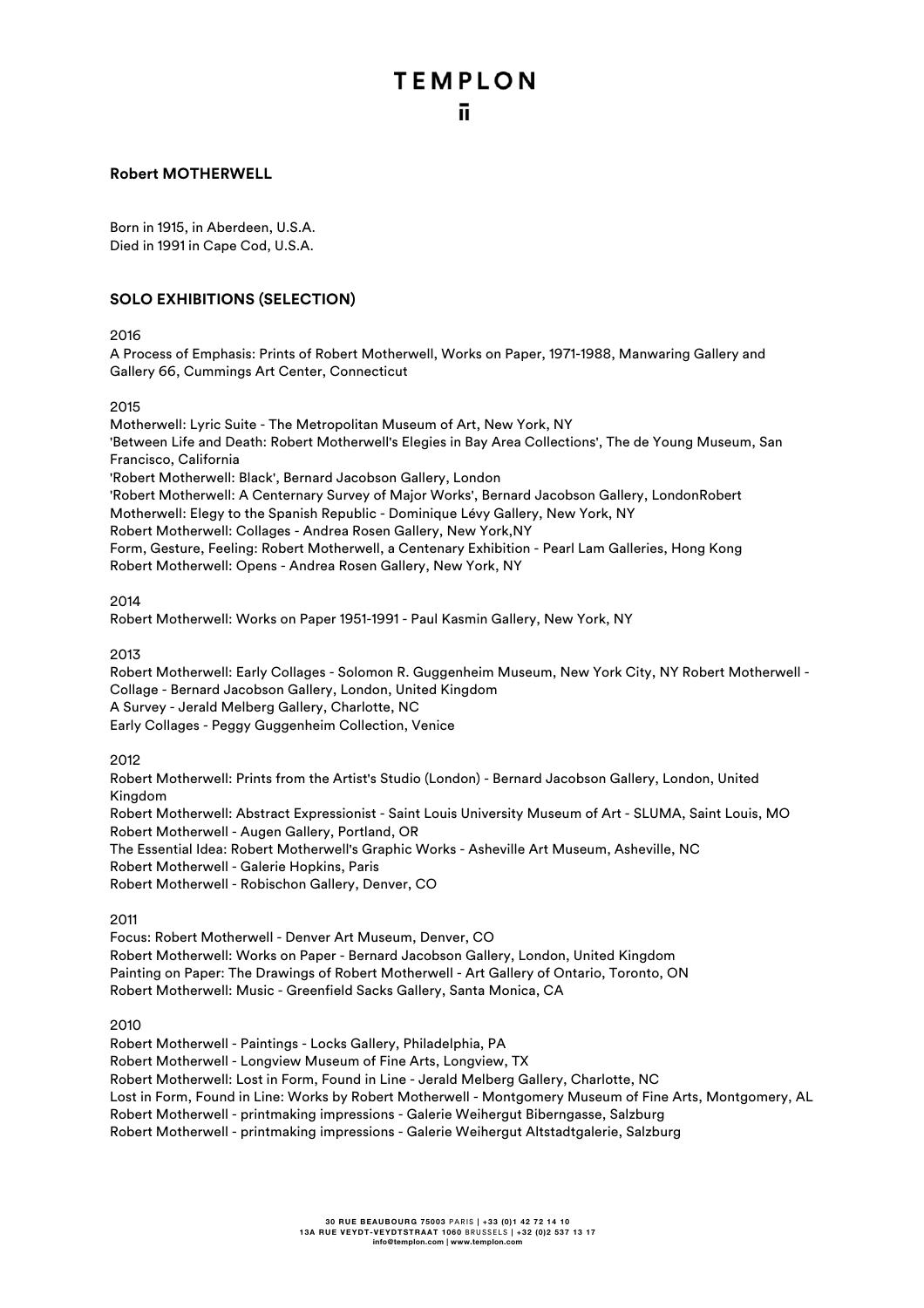### ū.

#### 2009

Robert Motherwell - Jim Kempner Fine Art, New York City, NY Robert Motherwell: An Attitude Toward Reality From the Collection of the Walker Art Center - Mary & Leigh Block Museum of Art, Evanston, IL Robert Motherwell: Lost in Form, Found in Line - MOCA - Museum of Contemporary Art Jacksonville, Jacksonville, FL Robert Motherwell - Open - Bernard Jacobson Gallery, London, United Kingdom Robert Motherwell - L'oeuvre gravé 1960-1989 - Centre de la Gravure et de l'Image imprimée, La Louvière ROBERT MOTHERWELL SELECTED UNIQUE WORKS - Greg Kucera Gallery, Seattle, WA

#### 2008

Robert Motherwell: Unique Monotypes - Greenfield Sacks Gallery, Santa Monica, CA Robert Motherwell - Tres poemas de Octavio Paz - Museo de Arte Abstracto Español, Cuenca Robert Motherwell - Five Great Opens - Bernard Jacobson Gallery, London, United Kingdom Robert Motherwell: America - La France Variations - Greenfield Sacks Gallery, Santa Monica, CA Robert Motherwell : Estampes - Galerie Chantal Bamberger, Strasbourg To Painting/A la pintura: Robert Motherwell's Aquatints for Poems by Rafael Alberti - Art Gallery at University of Saint Joseph, West Hartford, CT

#### 2007

Robert Motherwell - Galerie Lelong - Paris, Paris Twelve Drawings from Robert Motherwell's Lyric Suite - The Huntington Library, Art Collections, and Botanical Gardens, San Marino, CA Robert Motherwell - Galeria Pilar Serra (former Estiarte), Madrid

#### 2006

ROBERT MOTHERWELL The Artist's Editions - Greg Kucera Gallery, Seattle, WA Robert Motherwell The Torn Edge: Prints and Collages - Jerald Melberg Gallery, Charlotte, NC Robert Motherwell - The Baltimore Museum of Art, Baltimore, MD Robert Motherwell - William Shearburn Gallery, Saint Louis, MO Robert Motherwell - Rosenbaum Contemporary, Boca Raton, FL Robert Motherwell - Te Quiero - Utah Museum of Contemporary Art, Salt Lake City, UT

#### 2005

Robert Motherwell - Thomas McCormick Gallery, Chicago, IL

Robert Motherwell - Galerie Lelong - Paris, Paris

Robert Motherwell - Manny Silverman Gallery, Los Angeles, CA

Robert Motherwell - Annandale Galleries, Annandale, NSW

Robert Motherwell - Galerie Klüser, Munich

Robert Motherwell - Paintings, Collages, Works on Paper - GALERIE KLÜSER 2, Munich

Robert Motherwell - Galerie Dube-Heynig, Munich

Robert Motherwell - Galerie Lelong - Paris, Paris

#### 2004

Robert Motherwell - Rosenbaum Contemporary, Boca Raton, FL Robert Motherwell - Museum Morsbroich, Leverkusen Robert Motherwell from the Collection: 1940–1990 - The Modern Art Museum of Fort Worth, Fort Worth, TX Reprise - Leslie Sacks Fine Art, Los Angeles, CA Robert Motherwell: Red - Greenfield Sacks Gallery, Santa Monica, CA

#### 2003

Robert Motherwell - Bernard Jacobson Gallery, London, United Kingdom Robert Motherwell Works On Paper - Jerald Melberg Gallery, Charlotte, NC Robert Motherwell - Selected Prints - Marlborough New York, New York City, NY And the Art of Zen - Leslie Sacks Fine Art, Los Angeles, CA Robert Motherwell - A la pintura (to painting) - The Getty Center, Los Angeles, CA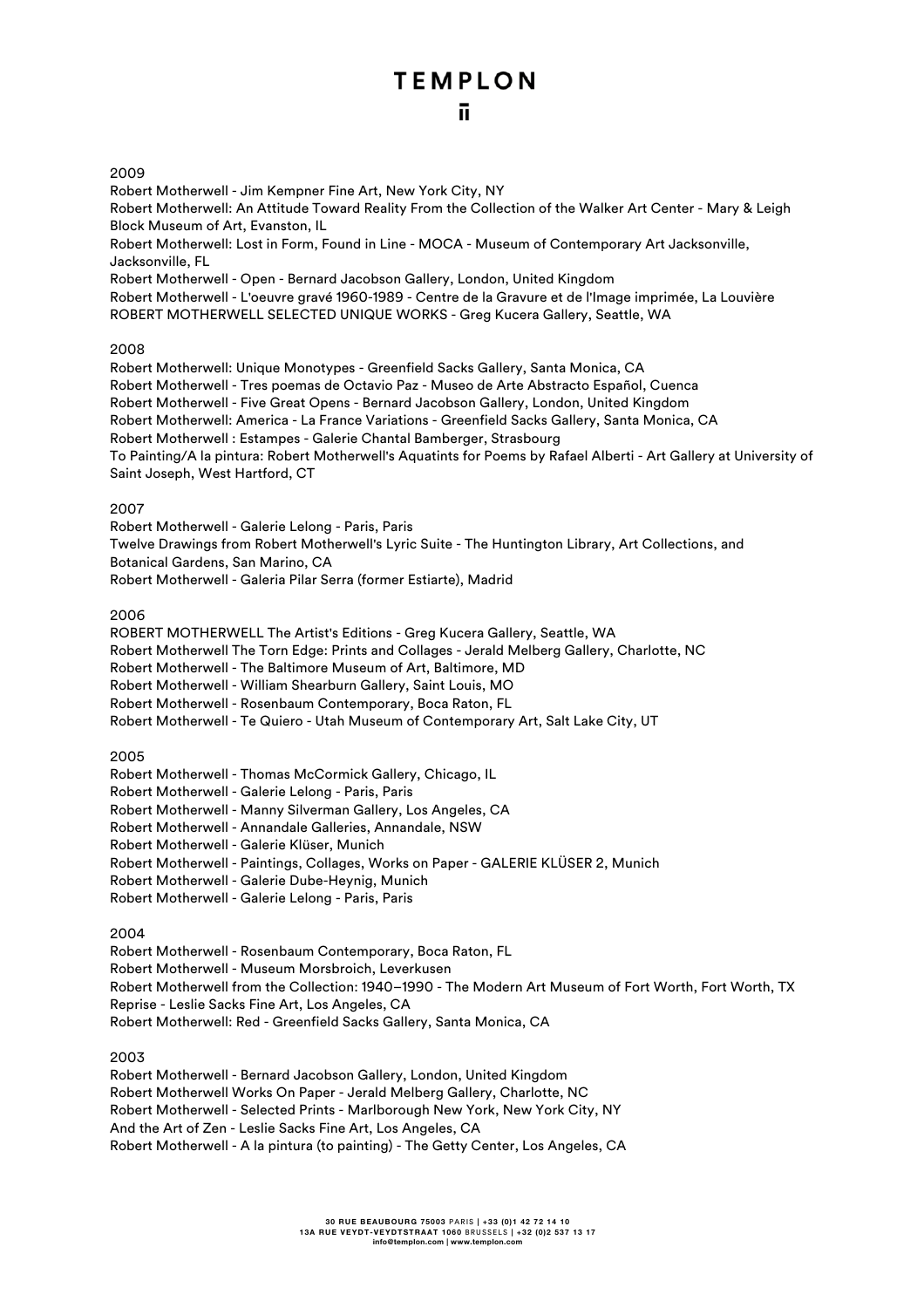#### 2002

Robert Motherwell - Galerie Klüser, Munich Robert Motherwell - Manny Silverman Gallery, Los Angeles, CA Robert Motherwell: Drawings and Related Prints - Greenfield Sacks Gallery, Santa Monica, CA

#### 2001

Robert Motherwell - Greenberg Van Doren Gallery, New York City, NY Robert Motherwell - Galerie Klüser, Munich

#### 2000

Robert Motherwell - Manny Silverman Gallery, Los Angeles, CA Robert Motherwell Collage Prints and Related Works - Greg Kucera Gallery, Seattle, WA Robert Motherwell: Inspiration: Five Drawings for Seven Prints - Greenfield Sacks Gallery, Santa Monica, CA

#### 1999

Robert Motherwell: Unique Works on Paper: Monoprints and Monotypes - Greenfield Sacks Gallery, Santa Monica, CA

#### 1998

Robert Motherwell's Graphics II - Pennsylvania Academy of the Fine Arts, Philadelphia, PA Robert Motherwell The Late Prints: 1989 - 1991 - Greg Kucera Gallery, Seattle, WA

#### 1997

Robert Motherwell: The Artist at Work - Greenfield Sacks Gallery, Santa Monica, CA Robert Motherwell - Manny Silverman Gallery, Los Angeles, CA Robert Motherwell: A la Pintura - University of Iowa Museum of Art, Iowa City, IA Motherwell - Museo Nacional Centro de Arte Reina Sofía, Madrid

#### 1996

Robert Motherwell - Fundación Antoni Tàpies, Barcelona Robert Motherwell Elegies and Gestures - Greg Kucera Gallery, Seattle, WA Robert Motherwell: Reality and Abstraction - Walker Art Center, Minneapolis, MN

#### 1995

Motherwell: Obra Gráfica (1975-1991) - Museo de Arte Abstracto Español, Cuenca

#### 1994

Robert Motherwell's Graphics I - Pennsylvania Academy of the Fine Arts, Philadelphia, PA

#### 1991

Robert Motherwell - Octavio Paz Suite - Galerie Michael Schultz, Berlin Robert Motherwell. La puerta abierta - Museo Tamayo, Mexico City Robert Motherwell Memorial Tribute: A Selection of Prints 1961-1990 - Greg Kucera Gallery, Seattle, WA

#### 1988

Robert Motherwell Recent Drawings & Prints - Greg Kucera Gallery, Seattle, WA

#### 1987

Concentrations: Robert Motherwell - Utah Museum of Fine Arts, Salt Lake City, UT

#### 1986

Robert Motherwell - Casal Solleric, Palma de Mallorca

#### 1985

Robert Motherwell: Stephen's Iron Crown and Related Works - The Modern Art Museum of Fort Worth, Fort Worth, TX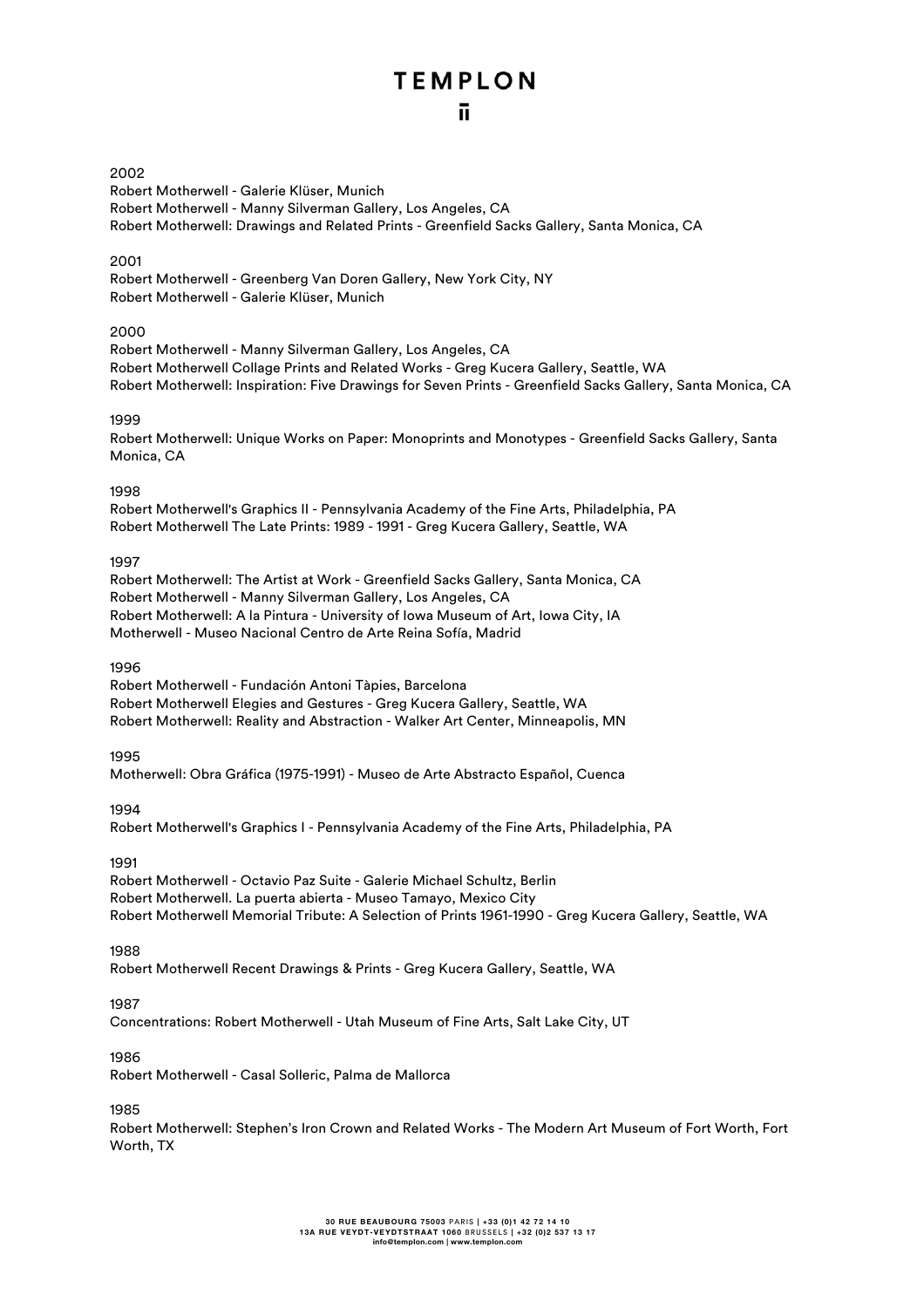#### 1984

Robert Motherwell - The Corcoran Gallery of Art, Washington, DC Robert Motherwell America-La France Variations - Greg Kucera Gallery, Seattle, WA Robert Motherwell - Los Angeles County Museum of Art - LACMA, Los Angeles, CA

#### 1983

Robert Motherwell - Albright-Knox Art Gallery, Buffalo, NY The Painter and The Printer: Robert Motherwell's Graphics, 1943-1980 - Pennsylvania Academy of the Fine Arts, Philadelphia, PA

#### 1980

The Painter and the Printer: Robert Motherwell's Graphics - MoMA - Museum of Modern Art, New York City, NY

Robert Motherwell - - Charles Cowles Gallery, New York City, NY (closed, 2009) Robert Motherwell - Fundación Juan March, Madrid

#### 1977

A La Pintura by Robert Motherwell - University of Iowa Museum of Art, Iowa City, IA

#### 1976

Robert Motherwell: A la Pintura - Utah Museum of Fine Arts, Salt Lake City, UT Robert Motherwell - Gemälde und Collagen der Jahre 1944 bis 1976, anlässlich des amerikanischen Bizentenarismus - Kunsthalle Düsseldorf, Dusseldorf

#### 1974

Robert Motherwell: In California Collections - Ben Maltz Gallery at Otis College of Art and Design, Los Angeles,  $C\Delta$ 

#### 1972

To Painting by Robert Motherwell - University of Iowa Museum of Art, Iowa City, IA Robert Motherwell's A la pintura - the genesis of a book - The Metropolitan Museum of Art, New York City, NY

#### 1971

Robert Motherwell: Lyric Suite - San Francisco Museum of Modern Art - SFMOMA, San Francisco, CA

#### 1970

Madrid Suite: Robert Motherwell - San Francisco Museum of Modern Art - SFMOMA, San Francisco, CA Works on Paper by Robert Motherwell - University of Iowa Museum of Art, Iowa City, IA

#### 1969

Robert Motherwell: Lyric Suite - MoMA - Museum of Modern Art, New York City, NY

#### 1968

Robert Motherwell Paintings - San Francisco Museum of Modern Art - SFMOMA, San Francisco, CA

#### 1967

Robert Motherwell: Works on Paper - San Francisco Museum of Modern Art - SFMOMA, San Francisco, CA

#### 1966

Robert Motherwell: Gemälde, Colagen, Zeichnungen - Museum Folkwang Essen, Essen Robert Motherwell: Works on Paper - Contemporary Arts Museum Houston, Houston, TX

#### 1965

Robert Motherwell - MoMA - Museum of Modern Art, New York City, NY

#### 1946

Robert Motherwell: Paintings, Collages, Drawings - Arts Club of Chicago, Chicago, IL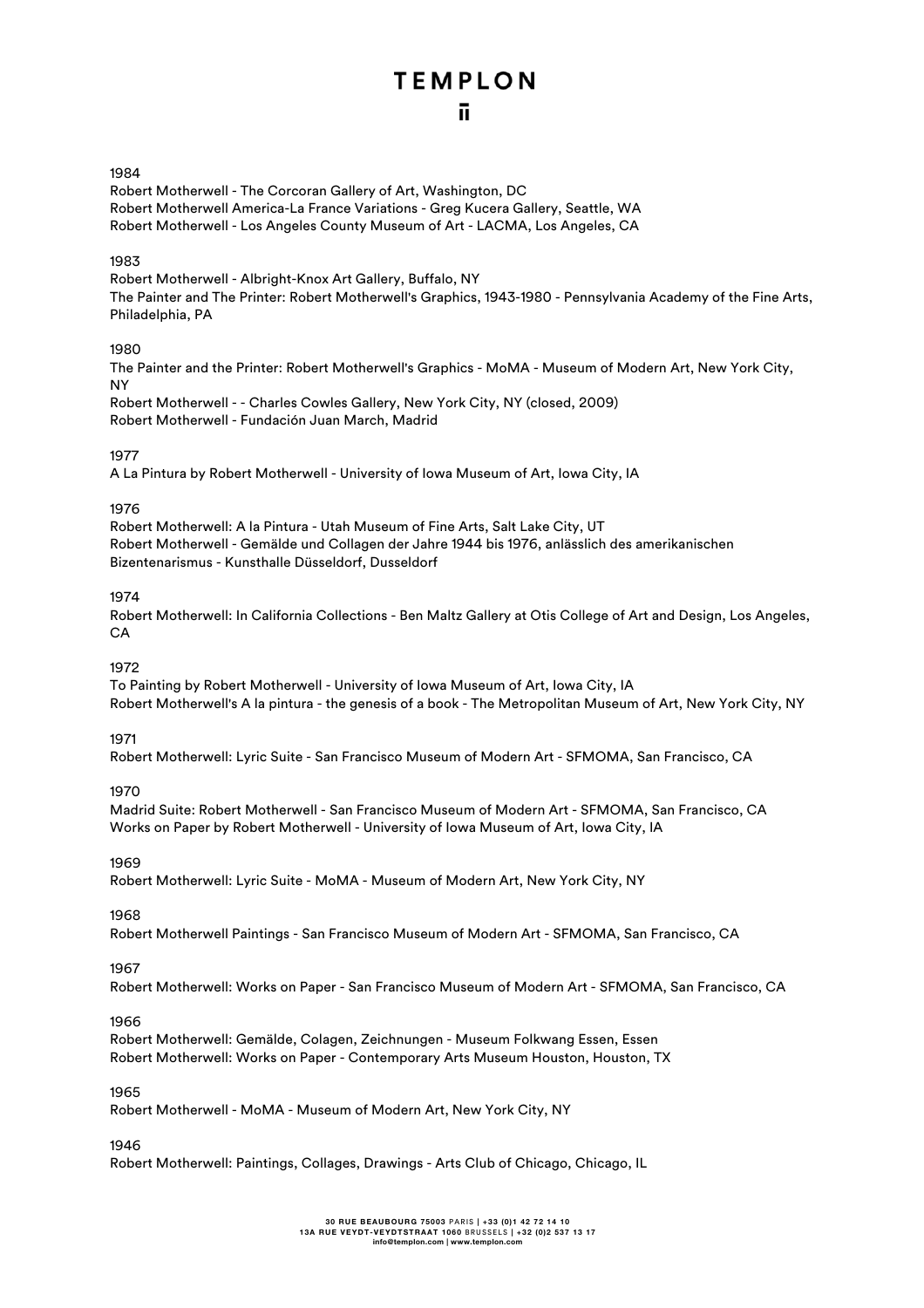#### **GROUP EXHIBITIONS (SELECTION)**

2015

Jackson Pollock's Mural: Energy Made Visible - The Deutsche Bank KnustHalle, Berlin, Germany Robert Motherwell and the New York School - The Bertha and Karl Leubsdorf Art Gallery, Hunter College, New York, NY

2013

Made In The USA - From Abstract Expressionists To Color Field Painters - Palm Springs Art Museum, Palm Springs, CA Re-View: Onnasch Collection - Hauser & Wirth, London, United Kingdom Von der Fläche zum Raum - Museum Liaunig, Neuhaus Pictures of Nothing - The Frances Lehman Loeb Art Center, Poughkeepsie, NY City And Sea - Moeller Fine Art Ltd, New York City, NY Dna: Strands Of Abstraction - Loretta Howard Gallery, New York City, NY A Century of Collage - Bernard Jacobson Gallery, London, United Kingdom Ab-ex / Re-con - Abstract Expressionism Reconsidered - Nassau County Museum of Art, Roslyn Harbor, NY Il Guggenheim. L'avanguardia americana 1945–1980 - Palazzo delle Esposizioni, Rome The Artist and the Poet - The Art Institute of Chicago, Chicago, IL Black Space - Zane Bennett Contemporary Art, Santa Fe, NM 2012 Wilfred Davis Fletcher Collection: In the Abstract - Boise Art Museum BAM, Boise, ID Exposition de groupe - Marlborough Monaco, Monaco Cellblock II - Andrea Rosen Gallery, New York City, NY Cellblock I - Andrea Rosen Gallery, New York City, NY Artists in America - Nassau County Museum of Art, Roslyn Harbor, NY Constructing/Deconstructing: Abex Collage - Hollis Taggart Galleries, New York City, NY Now Here is also Nowhere: Part I - Henry Art Gallery, Seattle, WA States of Feeling - Hillsboro Fine Art, Dublin Chattanooga Gems Iii - Hunter Museum of American Art, Chattanooga, TN Summer Group Show - Bernard Jacobson Gallery, London, United Kingdom Abstract Expressionist Works on Paper - Flint Institute of Arts, Flint, MI Abstract Expressionism - National Gallery of Australia, Canberra, ACT Moeller New York Summer Exhibition - Moeller Fine Art Ltd, New York City, NY Collages - Espace de l'art concret, Mouans Sartoux To the Museum of Modern Dreams - Staatsgalerie Stuttgart, Stuttgart Between Abstract and Figurative - Palm Springs Art Museum, Palm Springs, CA The Joys of Collecting: Selections from the Eisen Collection - MOCA - Museum of Contemporary Art Jacksonville, Jacksonville, FL Abstract Expressionism: Then and Now - Flint Institute of Arts, Flint, MI Galerie Boisserée, Cologne Fresh Widow - Fenster-Bilder seit Matisse und Duchamp - K20 Grabbeplatz, Dusseldorf De La Generosidad. Obras De La ColecciÓn Helga De Alvear - CGAC - Centro Galego de Arte Contemporánea, Santiago de Compostela Gallery Selections - Hollis Taggart Galleries, New York City, NY Pasadena to Santa Barbara: A Selected History of Art in Southern California, 1951–1969 - Santa Barbara Museum of Art, Santa Barbara, CA Gallery Artists - Bernard Jacobson Gallery, London, United Kingdom Ulae | Universal Limited Art Editions - Greg Kucera Gallery, Seattle, WA

#### 2011

American Treasures: Masterworks From The Butler Institute Of American Art - Boca Raton Museum of Art, Boca Raton, FL

Galerie Boisserée, Cologne

Die Galerie Christian Pixis Zeigt Arbeiten Von - Galerie Christian Pixis, Munich Gallery Artists - Bernard Jacobson Gallery, London, United Kingdom Kartons - Works on Cardboard - Galerie Lelong - Zürich, Zurich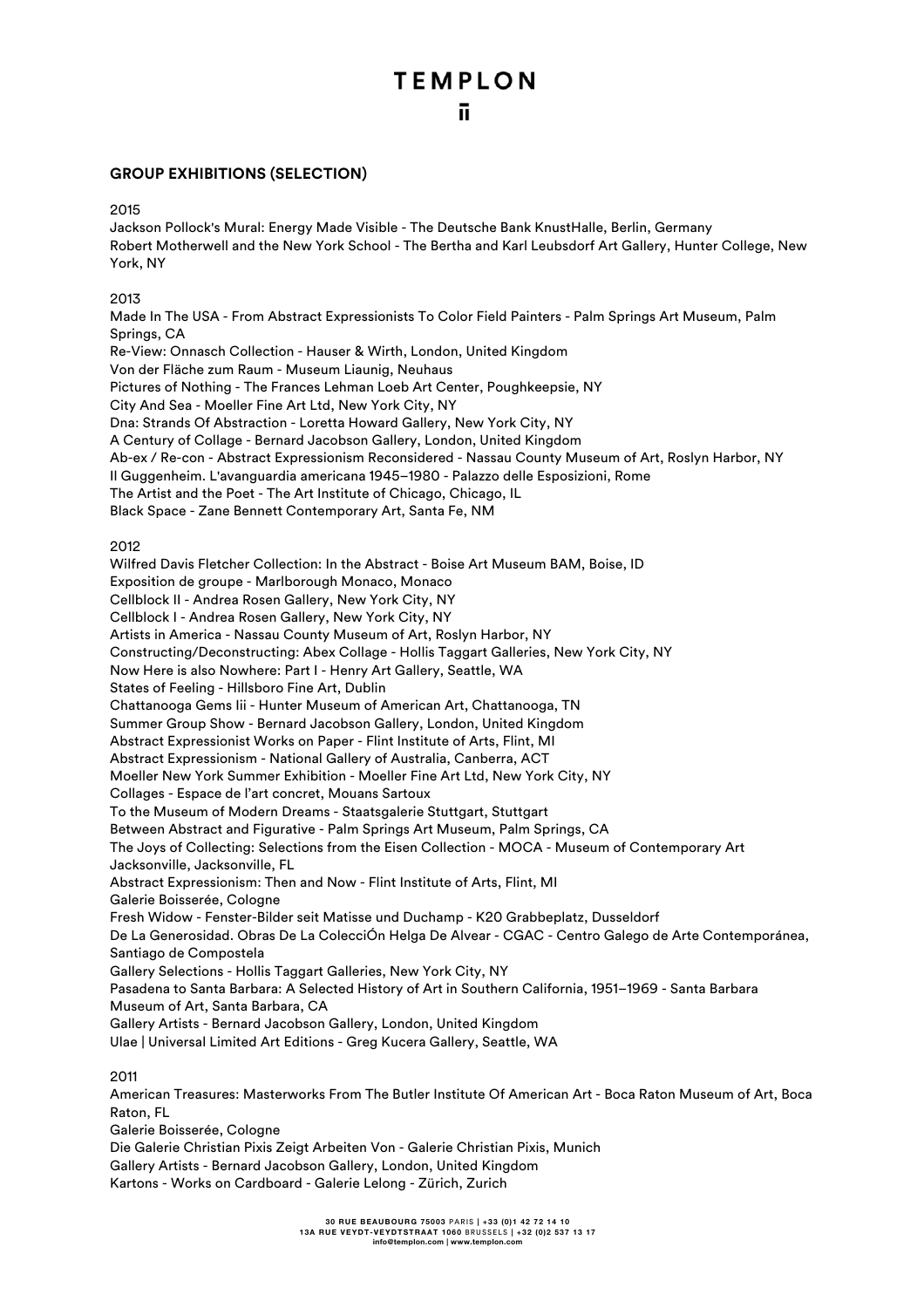Escape from the Vault: A Few Great Paintings and Sculptures - Honolulu Museum of Art, Honolulu, HI Gesture and Abstraction: AbEx Gallery Selections - Hollis Taggart Galleries, New York City, NY Symbiosis: Conversations Between East And West - Hackett I Mill, San Francisco, CA Hot Cold Cool - AMUM - Art Museum of the University of Memphis, Memphis, TN Color - Utah Museum of Fine Arts, Salt Lake City, UT Black Mountain College and Its Legacy - Loretta Howard Gallery, New York City, NY La Colección: Diferencia y continuidad en el arte moderno mexicano - Museo de Arte Moderno de Mexico City, Mexico City Collaboration in Creativity: Printmaking Workshops in America - Fort Wayne Museum of Art, Fort Wayne, IN Three - Hillsboro Fine Art, Dublin Galerie Boisserée, Cologne End of Summer Deaccession Sale - Elins Eagles-Smith Gallery, San Francisco, CA Summer Print Show - Marsha Mateyka Gallery, Washington, DC A Summer of American Masters with Robert Indiana - KM fine Arts, Chicago, IL Abstract Expressionism and its Discontents - Pennsylvania Academy of the Fine Arts, Philadelphia, PA Surrealism: The Poetry of Dreams - Queensland Art Gallery / Gallery of Modern Art, Brisbane, QLD Color Field Revised - Loretta Howard Gallery, New York City, NY Abstract Expressionist New York - Art Gallery of Ontario, Toronto, ON Drawings / Zeichnungen - Art Forum Ute Barth, Zurich Gallery Group Show - Bernard Jacobson Gallery, London, United Kingdom Zettels Traum - Von der Heydt Museum, Wuppertal A.k.a. Zen - David Richard Contemporary, Santa Fe, NM The Abstract Autograph - Kemper Museum of Contemporary Art, Kansas City, MO Gallery Selections - Hollis Taggart Galleries, New York City, NY Pasted Papers: The Art of Collage - MFAH - Museum of Fine Arts Houston, Houston, TX Master Drawings in New York - Barbara Mathes Gallery, New York City, NY New Acquisitions - Leslie Sacks Fine Art, Los Angeles, CA 2010 Group exhibition - Alan Cristea Gallery, London, United Kingdom Das Geistige in der Kunst – Vom Blauen Reiter zum Abstrakten Expressionismus - Museum Wiesbaden, Wiesbaden From a collection of Abstract Works on Paper 1941 - 1971 - Cheim & Read, New York City, NY Inquiring Eyes: Greensboro Collects Art - Weatherspoon Art Museum, Greensboro, NC The Etching - Leslie Sacks Fine Art, Los Angeles, CA Abstraction Revisited - CAM - Chelsea Art Museum, New York City, NY A Selection of rarely seen, privately owned, early Abstract Expressionist works. - Crane Kalman Gallery, London, United Kingdom American Prints 1965 - 2005 - Kunsthandel Jörg Maaß, Berlin Poetic Works as Metaphor - Cornell Fine Arts Museum, Winter Park, FL Gallery Mixed Show - Bernard Jacobson Gallery, London, United Kingdom Modern Masters from the Smithsonian American Art Museum - The Dayton Art Institute, Dayton, OH Galerie Boisserée, Cologne Press Art - Sammlung Annette und Peter Nobel - Museum der Moderne - MdM Mönchsberg, Salzburg Cross Currents in 20th Century Art: Prints and Ceramics from the Anne C. and Harry Wollman Collection - Currier Museum of Art, Manchester, NH Painters' Prints - Marsha Mateyka Gallery, Washington, DC Arte americana 1850-1960. Capolavori dalla Phillips Collection di Washington - MART- Museo d'Arte Moderna e Contemporanea di Trento e Rovereto, Rovereto Group Show Summer 2010 - Loretta Howard Gallery, New York City, NY Kenneth Noland, Helen Frankenthaler, Robert Motherwell - Pace Prints, New York City, NY Art of Our Time: Selections from the Ulrich Museum of Art - Ulrich Museum of Art, Wichita, KS Modern Times - De La Warr Pavilion, Bexhill on Sea, United Kingdom Modern Art, Sacred Space: Motherwell, Ferber and Gottlieb - The Jewish Museum of New York, New York City, NY Abstract Resistance - Walker Art Center, Minneapolis, MN 20TH CENTURY CONTEMPORARY MASTERS - Zane Bennett Contemporary Art, Santa Fe, NM out of the back room - Manny Silverman Gallery, Los Angeles, CA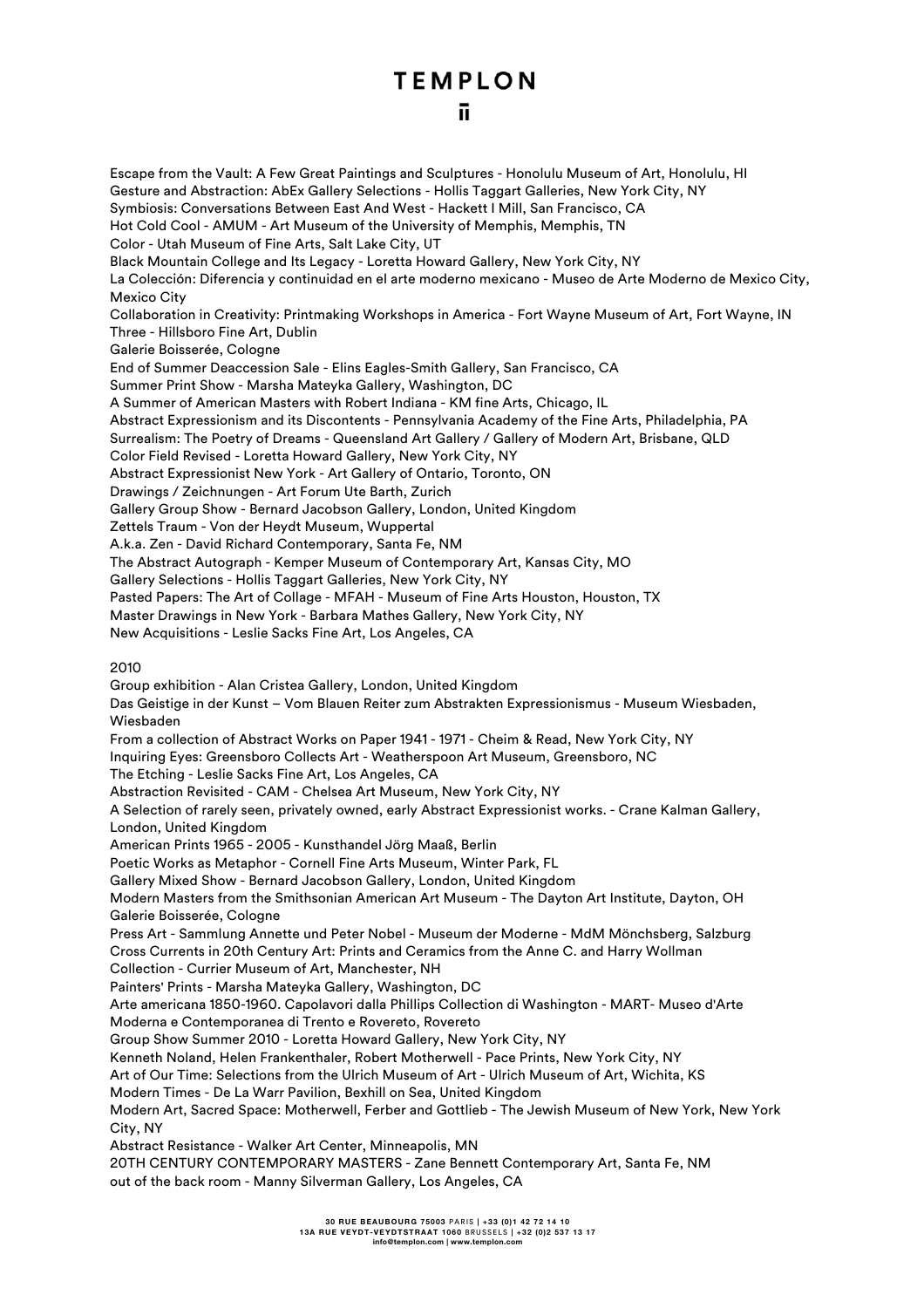Modern Times: responding to chaos - Kettle's Yard, Cambridge, Cambridgeshire, United Kingdom Group Show 2010 - Loretta Howard Gallery, New York City, NY American Prints - Russell Bowman Art Advisory, Chicago, IL 2009 Important Works on Paper - Leslie Sacks Fine Art, Los Angeles, CA Groupings - Manny Silverman Gallery, Los Angeles, CA Drawing - Locks Gallery, Philadelphia, PA Neuankäufe und ausgewählte Exponate aus den Beständen - Galerie Boisserée, Cologne Works on Paper - Marlborough New York, New York City, NY Contemporary Prints - Alan Cristea Gallery, London, United Kingdom The Guardian and the Avant-Garde: Seymour Lipton's Sentinel II in Context - Ackland Art Museum, Chapel Hill, NC Chance Aesthetics - Kemper Art Museum, Saint Louis, MO American Printmaking since 196 - Museum of Modern Art Dubrovnik, Dubrovnik Summer Deaccession Sale - Elins Eagles-Smith Gallery, San Francisco, CA Auspicious Vision - Edward Wales Root and American Modernism - Philbrook Museum of Art, Tulsa, OK no school - only abstraction is revolution - Galerie Born+Busse , Leipzig COLLAGE, LONDON/NEW YORK - Fred [London] Ltd., London, United Kingdom Independent Visions: American Paintings, Drawings, and Sculpture - John Berggruen Gallery, San Francisco, CA Group Exhibition : the seamless garment - Broadbent Gallery, London, United Kingdom Works On Paper - GALERIE KLÜSER 2, Munich Works on Paper - Galerie Klüser, Munich Four - 4 - photography-painting-sculpture-drawing and video - Black Cube Gallery - Calle Horitzontal, Barcelona Tiempo como materia. Colección MACBA. Nuevas incorporaciones - Museu d´Art Contemporani de Barcelona - MACBA, Barcelona Days Lumberyard Studios - ACME Fine Art & Design, Boston, MA Great Impressions II - Dean Jensen Gallery, Milwaukee, WI Pollock's Mural and Modern Masterworks from the University of Iowa Museum of Art - Figge Art Museum, Davenport, IA Shaping Reality: Geometric Abstraction after 1960 - The Minneapolis Institute of Arts, Minneapolis, MN Layered/Boxed - Nohra Haime Gallery, New York City, NY International: 20th Century and Contemporary Masters - Hillsboro Fine Art, Dublin Pop to Present - Cantor Arts Center at Stanford University, Stanford, CA Grafik; Multiple & Plastik Der 60iger Und 70iger Jahre - Galerie Baal, Bielefeld Collected Visions - Bronx Museum of the Arts (BxMA), New York City, NY Modern Masters - Museum of Contemporary Art San Diego - MCASD Downtown, San Diego, CA 1968-69: 40 Years Later - Armand Bartos Fine Art, New York City, NY Action/Abstraction: Pollock, de Kooning, and American Art, 1940–1976 - Albright-Knox Art Gallery, Buffalo, NY The Third Mind: American Artists Contemplate Asia: 1860-1989 - Solomon R. Guggenheim Museum, New York City, NY Vivre l'art - collection Venet - Espace de l'art concret, Mouans Sartoux Gallery Selections - Hollis Taggart Galleries, New York City, NY Gallery Mixed Show - Bernard Jacobson Gallery, London, United Kingdom Made in America - Manny Silverman Gallery, Los Angeles, CA Synchronies: Undercurrents in Postwar European and American Abstraction - - Hackett Freedman Gallery, San Francisco, CA (closed, 2009) 2008

Text/Messages: Books by Artists - Walker Art Center, Minneapolis, MN

Inspired by Literature: Art and Fine Books - Jane Voorhees Zimmerli Art Museum, New Brunswick, NJ PEGGY GUGGENHEIM E LA NUOVA PITTURA AMERICANA - Peggy Guggenheim Collection, Venice Collector's Eye - Gana Art Gallery, Seoul

Blake to Kahlo to Warhol: Masterworks from the Harry Ransom Center - El Paso Museum of Art (EPMA), El Paso, TX

1945-1949 Repartir à zéro, comme si la peinture n'avait jamais existé - Musée des Beaux-Arts de Lyon, Lyon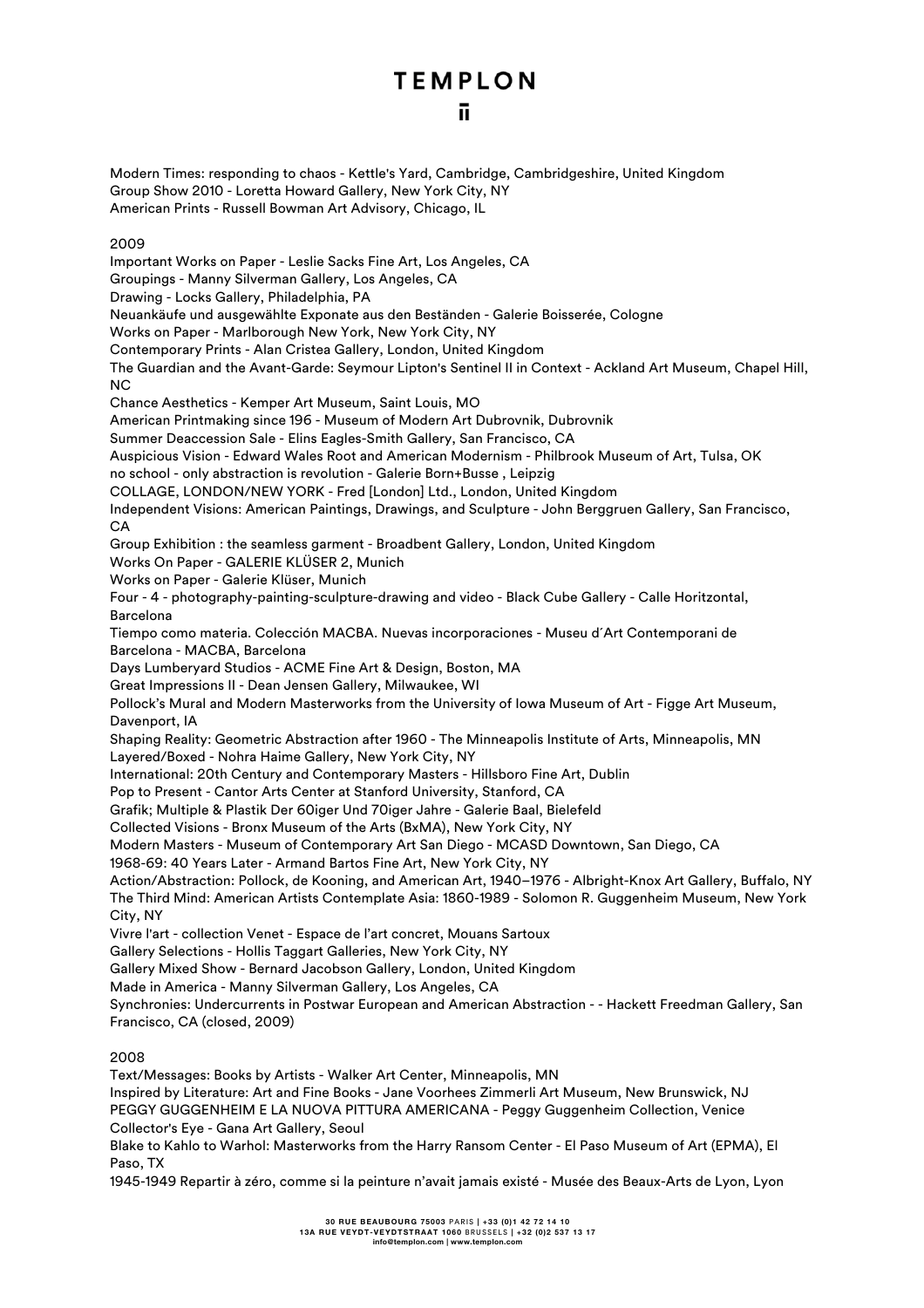#### ū.

Action/Abstraction - Saint Louis Art Museum, Saint Louis, MO Contemporary Masters: Print Selections - Amy Simon Fine Art, Westport, CT REFLECTIONS ON LIGHT - 30 years Galerie Bernd - Galerie Klüser, Munich Tilted Balance - Collectors Contemporary, Singapore From Abstract Expressionism to Pop Art: Johns, Rauschenberg and the Aesthetic of Indifference – Sonoma Valley Museum of Art, Sonoma Nuances of Printmaking - Koehnline Museum of Art, Des Plaines (IL) The sight of music - Mississippi Museum of Art MMA, Jackson, MS Abstraction: Summer 2008 - Thomas McCormick Gallery, Chicago, IL Philadelphia Collects: Works on Paper - Delaware Center for Contemporary Arts - DCCA, Wilmington, DE Ganz schön ART-ig - LECKERBISSEN III - Fischerplatz Galerie, Ulm Paper Trail II: Passing Through Clouds - The Rose Art Museum, Waltham, MA Modern and Contemporary Prints - Osborne Samuel, London, United Kingdom Action/Abstraction: Pollock, de Kooning, and American Art, 1940-1976 - The Jewish Museum of New York, New York City, NY Blood on Paper - the Art of the Book - Victoria & Albert Museum - V&A, London, United Kingdom Die Hände der Kunst - MARTa Herford, Herford Side By Side Docents' Choice: Works On Paper - Mount Holyoke College Art Museum, South Hadley, MA Color as Field - American Painting, 1950–1975 - Smithsonian American Art Museum, Washington, DC Far Out! The 60s and 70s: Works from the Collection - Figge Art Museum, Davenport, IA Paradigms and the Unexpected: Modern and Contemporary Art from the Shey Collection - Samuel P. Harn Museum of Art, Gainesville, FL Degas to Diebenkorn: The Phillips Collects - The Phillips Collection, Washington, DC Action Painting - Fondation Beyeler, Riehen Blattgold - Meisterwerke der Grafischen Sammlung des Museum Morsbroich - Museum Morsbroich, Leverkusen The Hands of Art - SMAK Stedelijk Museum voor Actuele Kunst, Gent The Story Goes On – Contemporary Artists in the Wake of Van Gogh - MODEM Centre for Modern and Contemporary Arts, Debrecen 2007 Abstract Expressionist Prints - Worcester Art Museum, Worcester, MA Tamaño Real - Galería Cayón, Madrid War Fallout: Mid-century Modernism in the Luther W. Brady Collection - Picker Art Gallery at Colgate University, Hamilton, NY Gallery Collection: Various Artists - Collectors Contemporary, Singapore La vida privada - Coleccion Josep Civit - CDAN - Centro de Arte y Naturaleza - Fundación Beulas, Huesca Collage - Russell Bowman Art Advisory, Chicago, IL Inaugural Exhibition of New Space - Loretta Howard Gallery, New York City, NY Color as Field - American Painting, 1950–1975 - Denver Art Museum, Denver, CO Homenaje a Picasso - MNBA - Museo Nacional de Bellas Artes Santiago Chile, Santiago Contemporary, Cool and Collected - Mint Museum of Art, Charlotte, NC Auspicious Vision - Munson-Williams-Proctor Arts Institute, Utica, NY Collage/Collages - from Cubism to New DADA - Galleria Civica d´Arte Moderna e Contemporanea – GAM, Turin Be-Bomb: the Transatlantic War of Images and all that Jazz. 1946-1956 - Museu d´Art Contemporani de Barcelona - MACBA, Barcelona Abstract Expressionism and Other Modern Works: The Muriel Kallis Steinberg Newman Collection in The Metropolitan Museum - The Metropolitan Museum of Art, New York City, NY American Idols - Amy Simon Fine Art, Westport, CT Calculation and Impulse: Abstract American Prints - Jane Voorhees Zimmerli Art Museum, New Brunswick, NJ Stripes - The Frances Young Tang Teaching Museum and Art Gallery at Skidmore College, Saratoga Springs, NY The Eclectic Eye - Pop and Illusion - Colorado Springs Fine Arts Center, Colorado Springs, CO Im(press)ions - Edward Cella Art+Architecture, Los Angeles, CA The New York School- Works from a Private Collection - Lyman Allyn Art Museum, New London, CT The Passionate Gesture - - Hackett Freedman Gallery, San Francisco, CA (closed, 2009) Summer reflections 2007 - Rosenbaum Contemporary, Boca Raton, FL Picasso and American Art - Walker Art Center, Minneapolis, MN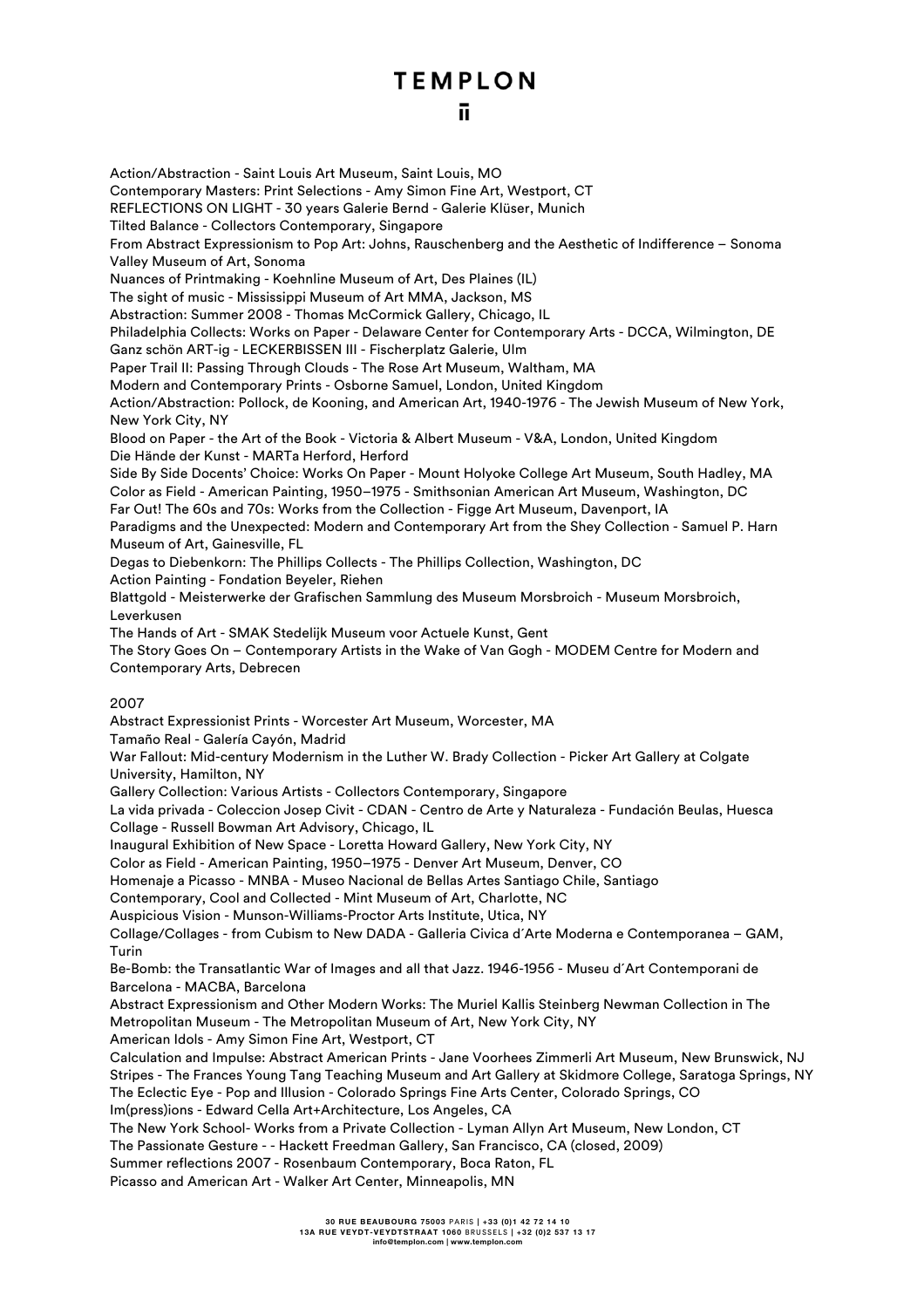Contemporary And Modern Masters - Richard Gray Gallery - New York, New York City, NY Drawings - Galerie Klüser, Munich Nineteen Going on Twenty: Recent Acquisitions from the Collection of the Contemporary Museum – Honolulu Museum of Art, Honolulu, HI When Art Worlds Collide - The 60 - Woodward Gallery, New York City, NY Modern(ist) Love - The Dorothy Lincoln-Smith and Harvey K. Smith Collection - Scottsdale Museum of Contemporary Art - SMoCA, Scottsdale, AZ Contemporary Currents - Selections from the Bank of America Collection - MOCA - Museum of Contemporary Art Jacksonville, Jacksonville, FL Drawn from New Orleans: Twentieth-Century Works from Private Collections - Newcomb Art Gallery , New Orleans, LA Pathways and Parallels: Roads to Abstract Expressionism - Hollis Taggart Galleries, New York City, NY Temptations - The Columns, Seoul Multiples - Elizabeth Leach Gallery, Portland, OR Künstler der Galerie - Galerie Dube-Heynig, Munich L'aura della serialità - CAMeC - Centro de Arte Moderna e Contemporanea della Spezia, La Spezia Group Show - Bernard Jacobson Gallery, London, United Kingdom American Master Prints - Alan Cristea Gallery, London, United Kingdom Lines of Discovery: 225 Years of American Drawings - Arkansas Arts Center, Little Rock, AR Decades: Featuring Judy Pfaff - Robischon Gallery, Denver, CO Group Show - Loretta Howard Gallery, New York City, NY 2006 Picasso to Pop: Aspects of Modern Art - The Wadsworth Atheneum Museum of Art, Hartford, CT Inaugural - Hillsboro Fine Art, Dublin A Century of Collage - Elizabeth Leach Gallery, Portland, OR Black, Black & White, White - Leonard Hutton Galleries, New York City, NY Arena der Abstraktion - Museum Morsbroich, Leverkusen Black Paintings - Haus der Kunst München, Munich Fall exhibition group show - Rosenbaum Contemporary, Boca Raton, FL Mix Masters - Amy Simon Fine Art, Westport, CT Art on the Edge - , Omaha, NE Sommer in Berlin - Galerie Georg Nothelfer, Berlin Review - 25 Jahre Österreichische Ludwig Stiftung - Museum Moderner Kunst Stiftung Ludwig – MUMOK , Vienna PAPER - Nicholas Metivier Gallery, Toronto, ON Stock 06/07/2006 - Waddington Custot Galleries, London, United Kingdom Black Mountain College - Bridgette Mayer Gallery, Philadelphia, PA Mirada múltiple - Museo de Bellas Artes de Bilbao, Bilbao Marks of Intention. Abstract Art on Paper 1945-2005 - The Minneapolis Institute of Arts, Minneapolis, MN American Masters - Leslie Sacks Fine Art, Los Angeles, CA International Artists - Hillsboro Fine Art, Dublin At Home - Recent Acquisitions - MMoCA - The Madison Museum of Contemporary Art, Madison, WI xxl- Meisterwerke in Grßen Formaten - Galerie Gmurzynska - Zürich, Zurich Smoking - Mornington Peninsula Regional Gallery, Mornington, VIC Robert Motherwell and Jasper Johns - Poetic Works as Metaphor - University of Wyoming Art Museum, Laramie, WY The Unknown Masterpiece - ARTIUM - Basque Museum Center of Contemporary Art, Vitoria-Gasteiz Verrückte Liebe: Von Dalí bis Bacon. Die Sammlung Ulla und Heiner Pietzsch - Bank Austria Kunstforum, Vienna Meistergraphik des 20. Jahrhunderts - Galerie Nord | Kunstverein Tiergarten, Berlin Contemporary Master Prints - Jerald Melberg Gallery, Charlotte, NC Starting at Zero - Black Mountain College 1933-57 - Kettle's Yard, Cambridge, Cambridgeshire, United Kingdom After Motherwell - Carl Solway Gallery, Cincinnati, OH LECKERBISSEN II - Fischerplatz Galerie, Ulm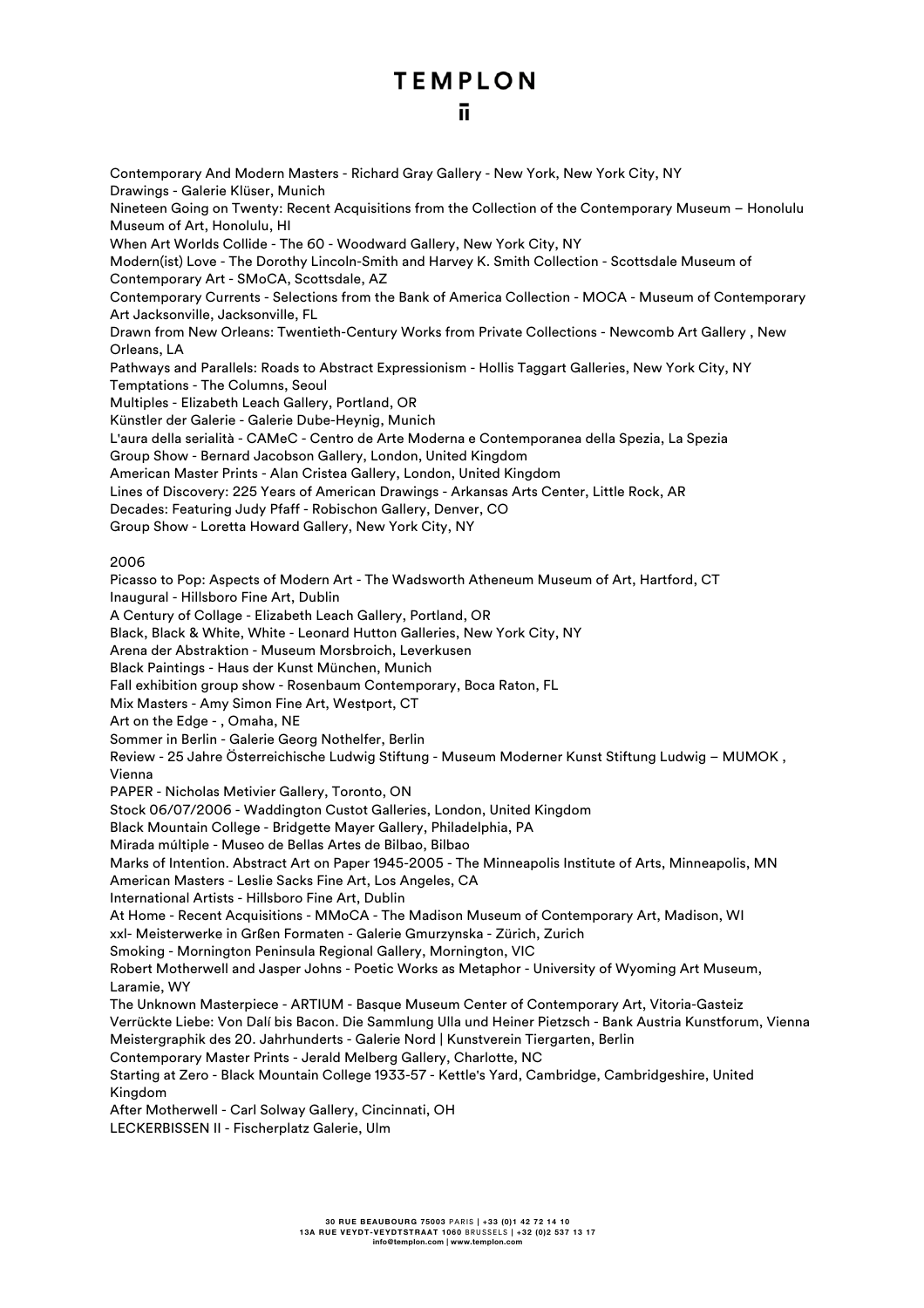#### 2005

Ecole de New York - Expressionnisme Abstrait - oeuvres sur papier - MAMAC - Musee d´Art Moderne et d`Art Contemporain Nice, Nice Expresionismo Abstracto - Obra sobre papel - Museo Guggenheim de Arte Moderno y Contemporáneo, Bilbao Mäzene der Kunst auf Papier - Staatsgalerie Stuttgart, Stuttgart Maestro del Collage-de Picasso a Rauschenberg - Fundación Joan Miró, Barcelona Large Drawings - GALERIE KLÜSER 2, Munich Small Drawings - GALERIE KLÜSER 2, Munich Selected Drawings - Galerie Klüser, Munich Looking at Words - Andrea Rosen Gallery, New York City, NY New Acquisitions: Part I The Moderns - Leslie Sacks Fine Art, Los Angeles, CA Red is everywhere - Rockland Center for the Arts, West Nyack, NY For Meyer Schapiro - A portfolio of 12 - Haggerty Museum of Art, Milwaukee, WI Works on Paper - Marlborough New York, New York City, NY On the Square - Philadelphia Art Alliance, Philadelphia, PA Highlights - New Acquisitions - John Berggruen Gallery, San Francisco, CA Schrift, Zeichen, Geste. Carlfriedrich Claus im Kontext von Klee bis Pollock - Kunstsammlungen Chemnitz, Chemnitz Acquisitions of the Last Five Years: Selections of Modern and Contemporary Art - MFAH - Museum of Fine Arts Houston, Houston, TX Hodgkin - Motherwell - Pasmore - Warhol - Belloc Lowndes Fine Art, Chicago, IL Modern and Contemporary Works on Paper - Forum Gallery - Los Angeles, Los Angeles, CA Quartet - Johns, Kelly, Mitchell, Motherwell - Walker Art Center, Minneapolis, MN In Black and White - Lori Bookstein Fine Art, New York City, NY Memoire de la liberte - Galerie tazl., Weiz Black - Thomas McCormick Gallery, Chicago, IL Capolavori del Guggenheim: il grande collezionismo da Renoir a Warhol - Scuderie del Quirinale, Rome Major Prints - John Berggruen Gallery, San Francisco, CA The Monoprint in Three Directions - Jerald Melberg Gallery, Charlotte, NC Winter Paper Seven - Woodward Gallery, New York City, NY 2004 Accrochage III - Galerie Georg Nothelfer, Berlin

Colours and more ... - Art Forum Ute Barth, Zurich

Action Painting. Arte americana 1940 - 1970: dal disegno all'opera - Fondazione Cassa di Risparmio di Modena, Modena

The Abstract Eye - Selections from the Permanent Collection - Scottsdale Museum of Contemporary Art - SMoCA, Scottsdale, AZ

Through American Eyes: Two Centuries of American Art from the Huntington Museum of Art - Taft Museum of Art, Cincinnati, OH

Bloomsday 16. Juni 1904 - 16. Juni 2004 - Galerie Klüser, Munich

Masterpieces of Modern Printmaking - Alan Cristea Gallery, London, United Kingdom

V.I.P.2 - Die Neuen - Museum Morsbroich, Leverkusen

Joyce in Art - RHA Gallery - Royal Hibernian Academy, Dublin

Toward Abstraction - IKON Ltd, Santa Monica, CA

Von Alechinsky bis Warhol - Art Forum Ute Barth, Zurich

Fragmentos - Arte del XX al XXI, Colección Pilar Citoler - Centro Cultural de la Villa, Madrid

Robert Motherwell and Frank Stella: Prints from the Permanent Collection - Albright-Knox Art Gallery, Buffalo, NY

Das MoMA in Berlin. Meisterwerke aus dem Museum of Modern Art, New York - Neue Nationalgalerie, Berlin Picasso to Thiebaud - Cantor Arts Center at Stanford University, Stanford, CA

Es Baluard any zero - Es Baluard Museu d'Art Modern, Palma de Mallorca

American Collage Exhibition - University of Virginia Art Museums - The Fralin Museum of Art, Charlottesville, VA

2003

Fresh: Works on Paper, a Fifth Anniversary Exhibition - James Kelly Contemporary, Santa Fe, NM Collection D'Estampes Contemporaines - Galerie Akié Arichi, Paris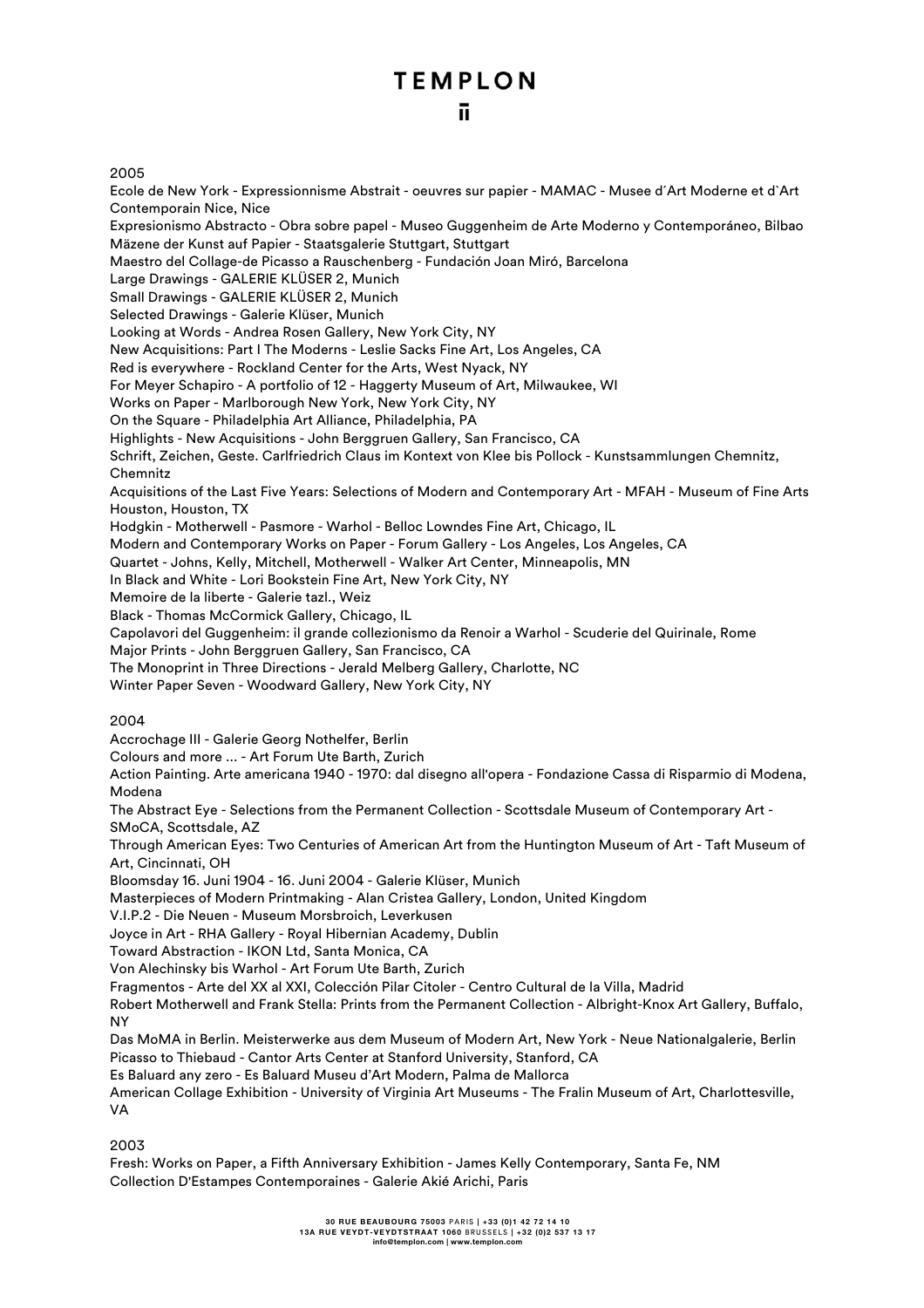Entre el clavel y la espada: Rafael Alberti en su siglo - Centro Andaluz de Arte Contemporáneo (CAAC), Sevilla Classic Works From the 1960s - Loretta Howard Gallery, New York City, NY Black White - Danese, New York City, NY The Eunice and Hal David Collection of 19th and 20th Century Works on Paper - Hammer Museum, Los Angeles, CA The Eighties - Part II: USA - Galerie Klüser, Munich Grafik - Art Forum Ute Barth, Zurich El Expresionismo Abstracto Americano en las Colecciones Españolas - Museo de Arte Contemporáneo Esteban Vicente, Segovia The Heroic Century: The Museum of Modern Art Masterpieces, 200 Paintings & Sculp - MFAH – Museum of Fine Arts Houston, Houston, TX Some Assembly Required - Collage Culture in Post-War America - Polk Museum of Art, Lakeland, FL Roads Taken: 20th Century Prints and Drawings from the Collection - University of Virginia Art Museums - The Fralin Museum of Art, Charlottesville, VA American Art - The Wilfred Davis Fletcher Collection - Boise Art Museum BAM, Boise, ID Pairings - - Hackett Freedman Gallery, San Francisco, CA (closed, 2009) Some Assembly Required: Collage Culture in Post-War America - MMoCA - The Madison Museum of Contemporary Art, Madison, WI Motherwell, Hartung, Fruhtrunk, Sonderborg, Vedova, Trökes - Galerie Dube-Heynig, Munich A Century of Painting - From Renior to Rothko - - Guggenheim Hermitage Museum, Las Vegas, NV Trace Evidence - Frederick R. Weisman Art Museum, Minneapolis, MN Leckerbissen - Fischerplatz Galerie, Ulm Graphic Works from the Lopez Collection - Cirrus Gallery, Los Angeles, CA Painting Explosion - 1958 1963, Part I - Blanton Museum of Art, Austin, TX Abstract Expressionism - Art Movement in the 20th Century - Tehran Museum of Contemporary Art, Tehran 2002 3 Decades | 3 Printmakers - Greg Kucera Gallery, Seattle, WA Glimpses of the Permanent Collection - CAM - Chelsea Art Museum, New York City, NY Black Mountain College: Una aventura americana - Museo Nacional Centro de Arte Reina Sofía, Madrid All American, Part II - Greenberg Van Doren Gallery, New York City, NY The Big Americans - The Art of Collaboration - National Gallery of Australia, Canberra, ACT Group Exhibition - Manny Silverman Gallery, Los Angeles, CA The New York School: Abstract Expressionism and Beyond - UMMA - The University of Michigan Museum of Art, Ann Arbor, MI American Abstraction - Alan Cristea Gallery, London, United Kingdom Art Since the Mid-Twentieth Century - A Politicized Cultural Climate - Utah Museum of Fine Arts, Salt Lake City, UT Arte Múltipla - Galeria 111 - Lisboa, Lisbon Memoir of Freedom - CAM - Chelsea Art Museum, New York City, NY Intermezzo - Art Forum Ute Barth, Zurich The Synthetic Century - Collage from Cubism to Postmodernism - Yale University Art Gallery, New Haven, CT Gesammelte Werke / Collected Works - Art Forum Ute Barth, Zurich 2001 Poesie und Abstraktion / Poetry & Abstraction - Art Forum Ute Barth, Zurich All American - Greenberg Van Doren Gallery, New York City, NY Best Impressions - 35 years of prints and sculpture from Gemini G.E.L. - The National Gallery of Art, Washington, DC A defining generation. Then and Now. 1961 and 2001 - The Rose Art Museum, Waltham, MA Abstraktionen - Art Forum Ute Barth, Zurich Minimalismos. Un signo de los tiempos - Museo Nacional Centro de Arte Reina Sofía, Madrid Paper Invitational IV - Woodward Gallery, New York City, NY Collecting Our Thoughts - The Community Responds to Art in the Permanent Collect - San Jose Museum of Art, San Jose, CA Arte internazionale a Prato - Open Art, sguardi sul presente - Galleria Open Art, Prato, PO Eye of Modernism - Georgia O'Keeffe Museum, Santa Fe, NM Motherwell, Nevelson and Frankenthaler - Haggerty Museum of Art, Milwaukee, WI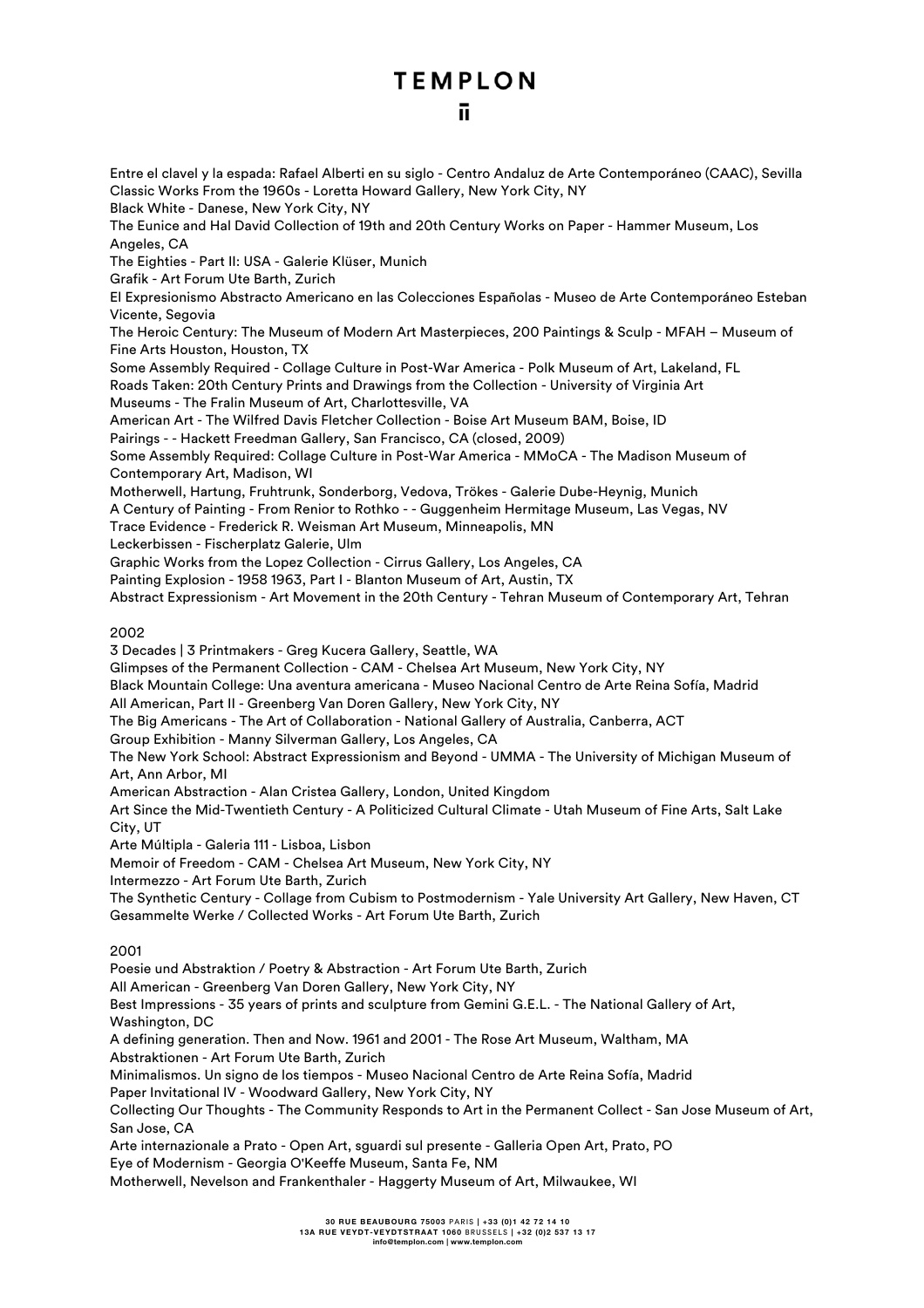Robert Motherwell and Sam Francis: Unique Works on Paper - Greenfield Sacks Gallery, Santa Monica, CA Impression To Form - Selected Works From SAM's Tyler Art Collection - Singapore Art Museum, Singapore

2000

The Cities Collect - Walker Art Center, Minneapolis, MN Aller Anfang ist MERZ - Von Kurt Schwitters bis heute - Sprengel Museum Hannover, Hannover Americanos - Galeria Moises Perez de Albeniz, Pamplona Expresionismo Abstracto - Fundación Juan March, Madrid Hartung - Motherwell - Sonderborg - Vedova - Heiliger - Uhlmann - Paolozzi - Galerie Dube-Heynig, Munich

1999

Drawings - Greenfield Sacks Gallery, Santa Monica, CA

Homage to the San Francisco Art Institute - Hackett Freedman Gallery, San Francisco, CA

Grandes del Grabado - Agosto ´99 - Dionis Bennassar Galería de Arte, Madrid

In Memory Of My Feelings: Frank O'hara And American Art - MOCA Grand Avenue, Los Angeles, CA

Paper Invitational II - Woodward Gallery, New York City, NY

Expressive Abstraktion - Hartung, Motherwell, Vedova, Sonderborg: Papierarbeiten - Galerie Dube- Heynig, Munich

Drawn from Artists' Collections - The Drawing Center, New York City, NY

Willem de Kooning - Manny Silverman Gallery, Los Angeles, CA

#### 1998

Dubuffet to de Kooning: Expressionist Prints from Europe and America - MoMA - Museum of Modern Art, New York City, NY

The New York School - MoMA - Museum of Modern Art, New York City, NY

The Language of Abstraction - Ulrich Museum of Art, Wichita, KS

Recent Acquisitions and New Work - Greg Kucera Gallery, Seattle, WA

Peggy Guggenheim: A Centennial Celebration - Solomon R. Guggenheim Museum, New York City, NY

Master Drawings - Worcester Art Museum, Worcester, MA

Recent Gallery Acquisitions - Greg Kucera Gallery, Seattle, WA

The Collection, Work In Focus - The New York International Portfolio - Irish Museum of Modern Art – IMMA, Dublin

Robert Motherwell und Cy Twombly, Mappenwerke und Graphiken - Galerie Georg Nothelfer – Charlottenburg, Berlin

#### 1997

The Language of Abstraction: Post-War Painting from the Collection - Ulrich Museum of Art, Wichita, KS Etchings of the Twentieth Century - Margo Leavin Gallery, Los Angeles, CA Surrogacy: Silhouettes, Negatives, Costumes, Impersonations, Disguises, and Substitutions - Greg Kucera Gallery, Seattle, WA

1996

Master Classes: What classifies an artist as a Master - Greg Kucera Gallery, Seattle, WA

#### 1995

Au rendez-vous des amis, coll. A. L'H. - Mamco - musée d´art moderne et contemporain, Geneva Dons 1989-1994 - Musée d´art contemporain de Montréal, Montreal, QC Classics by the Masters - Greg Kucera Gallery, Seattle, WA

#### 1993

The Usual Suspects - Manny Silverman Gallery, Los Angeles, CA Azur - Fondation Cartier pour l'art contemporain, Paris

1992

Words and Images: Lee Bontecou, Robert Motherwell and Robert Rauschenberg - Utah Museum of Fine Arts, Salt Lake City, UT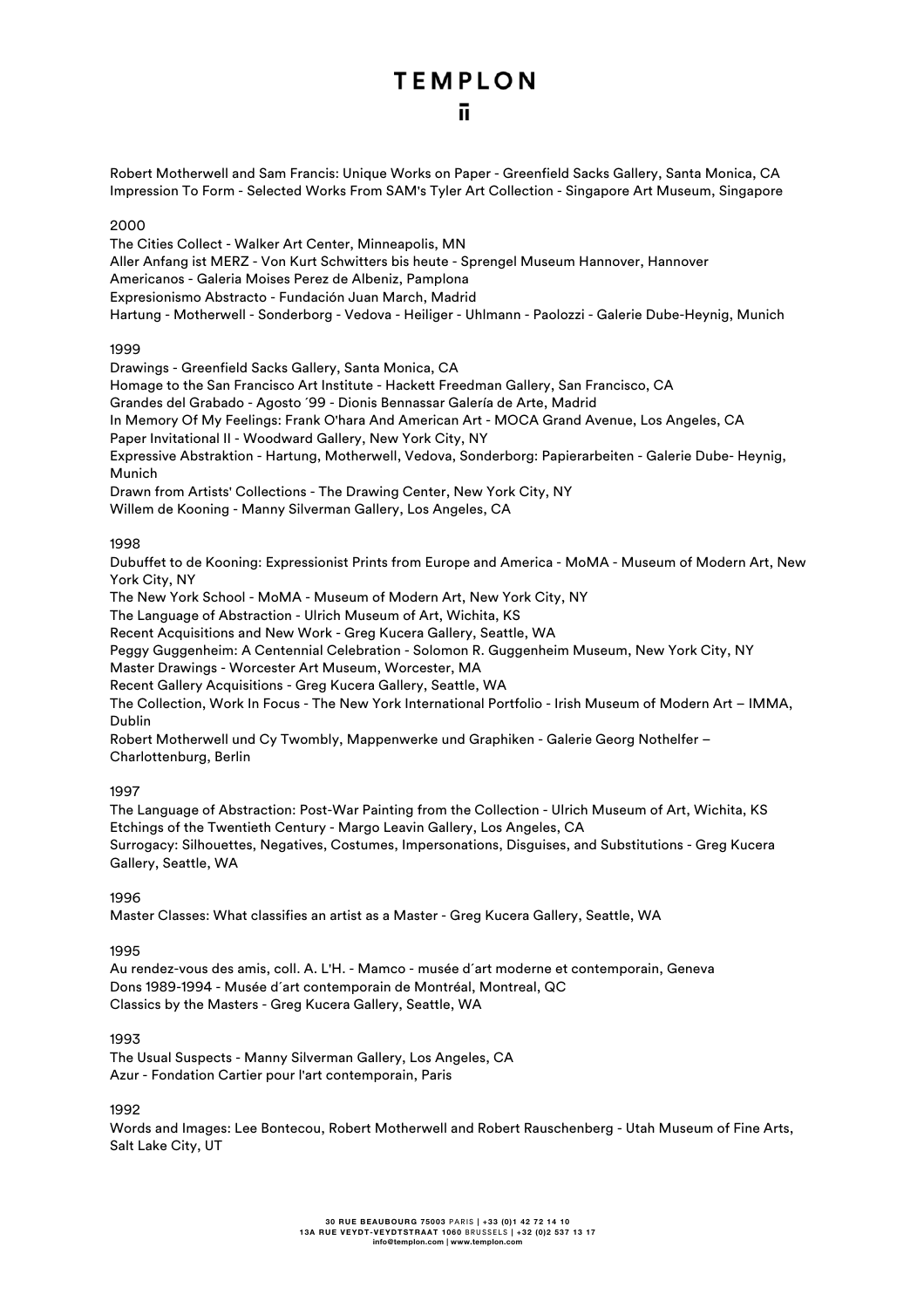#### 1991

Malerei - Druckgraphiken - Galerie Dube-Heynig, Munich

#### 1990

Mappenwerke, Grafik, Originale, Zeichnungen - Galerie Michael Schultz, Berlin

#### 1989

Abstract Expressionism - Manny Silverman Gallery, Los Angeles, CA

#### 1988

Group Exhibition - Richard Gray Gallery - Chicago, Chicago, IL Abstract Work From The 1950s - Manny Silverman Gallery, Los Angeles, CA

#### 1987

The Window in Twentieth-Century Art - Contemporary Arts Museum Houston, Houston, TX Peggy Guggenheim's Other Legacy - Solomon R. Guggenheim Museum, New York City, NY

#### 1986

Fourteen Alumni Collectors Hamilton College - Emerson Gallery at Hamilton College, Clinton, NY Twentieth-Century American Printmakers - Emerson Gallery at Hamilton College, Clinton, NY

#### 1985

American Abstract Painting: 1960-1980 - Margo Leavin Gallery, Los Angeles, CA

#### 1984

The Moderns - Art Gallery of New South Wales, Sydney, NSW

#### 1983

Nuclear Weapons Freeze Benefit Exhibition - Margo Leavin Gallery, Los Angeles, CA Sur toile et sur papier (art américain) - Musée d´art contemporain de Montréal, Montreal, QC

#### 1982

The Americans: The Collage - Contemporary Arts Museum Houston, Houston, TX Apropos Robinson Jeffers: Renate Ponsold Robert Motherwell - The Art Museum of South Texas, Corpus Christi, TX

#### 1981

Collection Château Mouton Rothschild 1945-1978 - Musée d´art contemporain de Montréal, Montreal, QC

#### 1980

American Graffiti - Das Prinzip Collage II - Galerie Brusberg - Hannover, Hannover An Exhibition of Important Contemporary Drawings, Paintings and Sculpture - Margo Leavin Gallery, Los Angeles, CA A History of American Art Through Printmaking - Missoula Art Museum MAM, Missoula, MT

#### 1979

Group Exhibition - Richard Gray Gallery - Chicago, Chicago, IL Summer 1979: An Exhibition of Selected Acquisitions - Margo Leavin Gallery, Los Angeles, CA Jenseits der Malerei - Das Prinzip Collage I - - Galerie Brusberg - Hannover, Hannover (closed, 1985)

#### 1978

Artistes américains contemporains - Musée d´art contemporain de Montréal, Montreal, QC American Art at Mid-Century: The Subjects of the Artist - The National Gallery of Art, Washington, DC Three Generations: Studies in Collage - Margo Leavin Gallery, Los Angeles, CA American Drawing - 1927-1977 - Henry Art Gallery, Seattle, WA

1977

Tendances de l'abstraction lyrique - Musée d´art contemporain de Montréal, Montreal, QC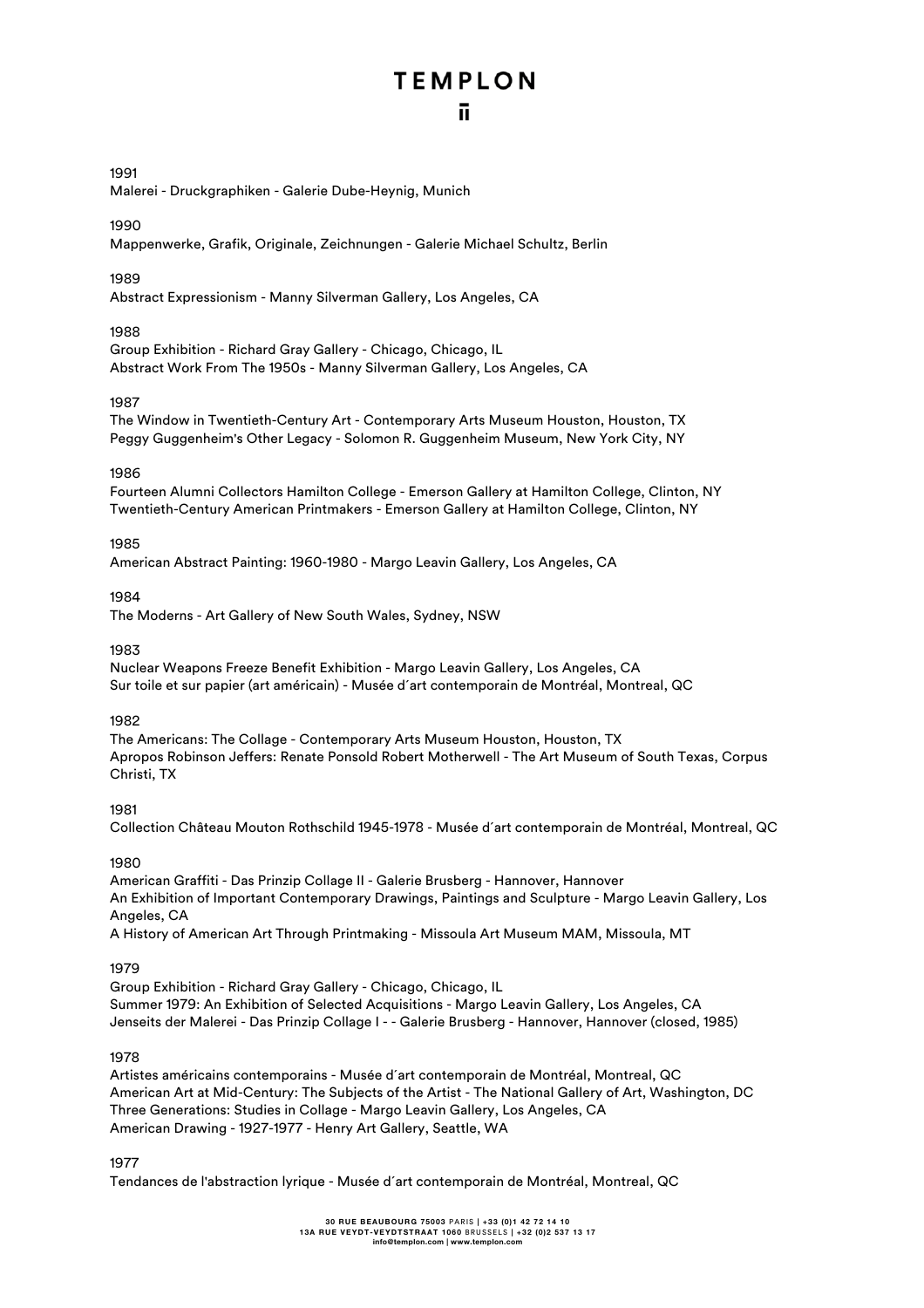André Emmerich zu Gast bei Brusberg - Eine Galerie zu Gast - - Galerie Brusberg - Hannover, Hannover Fine Paintings and Drawings - Margo Leavin Gallery, Los Angeles, CA

#### 1976

Druckgrafik von Künstlern der USA nach 1945 - Kunsthalle zu Kiel, Kiel New York in Europa - Neue Nationalgalerie, Berlin La Biennale di Venezia 1976 - La Biennale di Venezia, Venice Group Exhibition - Richard Gray Gallery - Chicago, Chicago, IL

#### 1973

American Art at Mid-Century 1 - The National Gallery of Art, Washington, DC Hommage á Picasso - Neue Nationalgalerie, Berlin

#### 1972

Etchings Etc. - MoMA - Museum of Modern Art, New York City, NY Scuola di New York - NUOVA GALLERIA MORONE, Milan Drawn in America - MoMA - Museum of Modern Art, New York City, NY

#### 1971

Marlborough Graphics - NBK - Neuer Berliner Kunstverein, Berlin Ways of Looking - MoMA - Museum of Modern Art, New York City, NY

#### 1969

Contemporary American Prints One - ICA - Institute of Contemporary Arts London, London, United Kingdom American Tapestries including - Valley House Gallery & Sculpture Garden, Dallas, TX

#### 1967

1967 Annual Exhibition of Contemporary American Painting - Whitney Museum of American Art, New York City, NY Group Exhibition - Richard Gray Gallery - Chicago, Chicago, IL

Frank O'Hara, In Memory of my Feelings - MoMA - Museum of Modern Art, New York City, NY

#### 1965

American Collages - MoMA - Museum of Modern Art, New York City, NY

#### 1964

documenta 3 - Documenta, Kassel American Painters as New Lithographers - MoMA - Museum of Modern Art, New York City, NY

#### 1963

American Painting and Sculpture 66th Annual - The Art Institute of Chicago, Chicago, IL

#### 1961

Conrad Marca Relli, Robert Motherwell - Galerie Schmela, Dusseldorf The Art of Assemblage - MoMA - Museum of Modern Art, New York City, NY The Ben Heller Collection of Paintings of the School of New York - The Art Institute of Chicago, Chicago, IL American Exhibition 64th Annual - The Art Institute of Chicago, Chicago, IL

#### 1960

The Mysterious Sign - ICA - Institute of Contemporary Arts London, London, United Kingdom

#### 1959

documenta 2 - Documenta, Kassel The New American Painting - Tate Britain, London, United Kingdom

#### 1958

The New American Painting - BOZAR - Palais des Beaux-Arts / Paleis voor Schone Kunsten, Brussels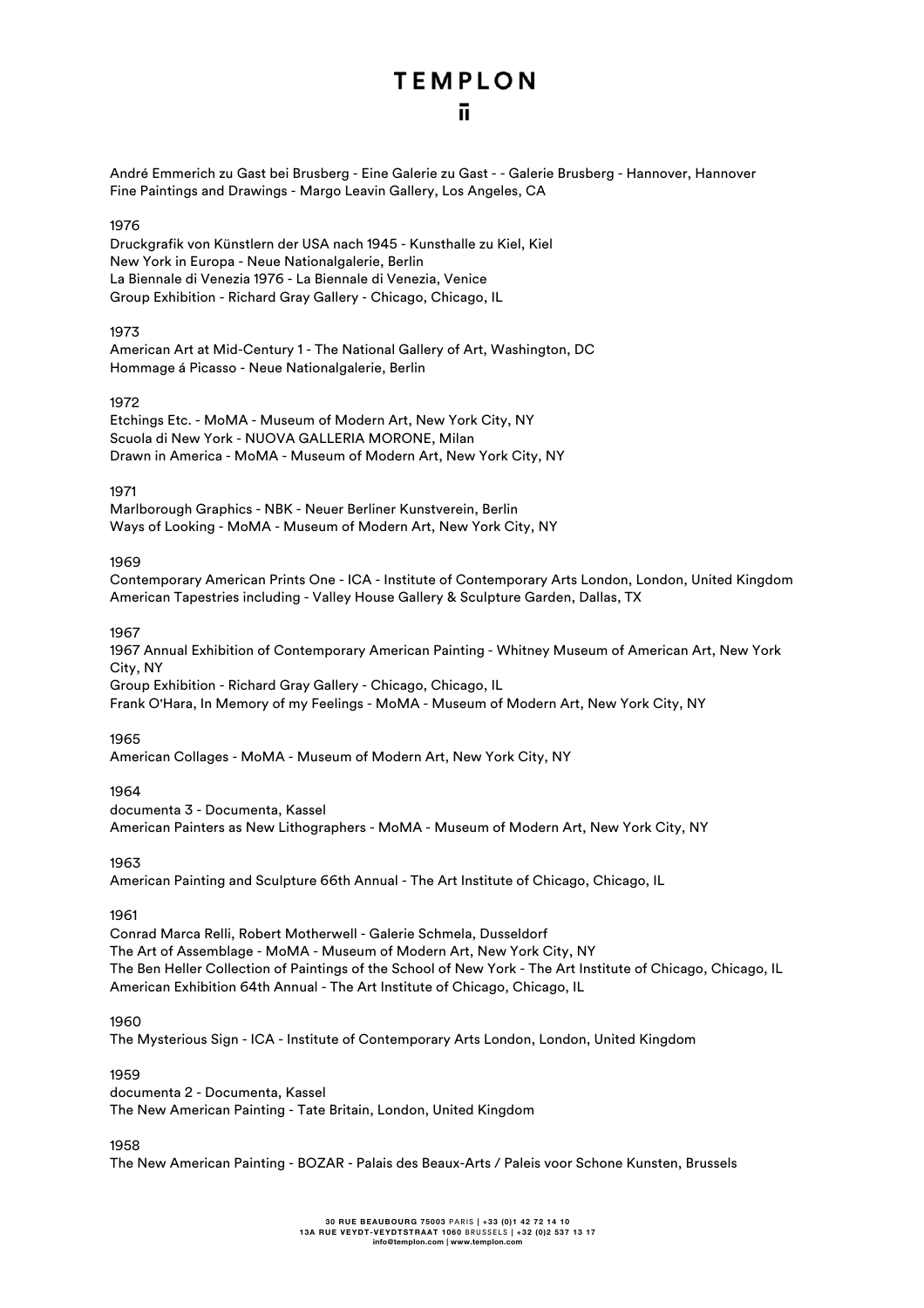Personal Contacts: A Decade of Contemporary Drawings, 1948-1958 - Contemporary Arts Museum Houston, Houston, TX

The New American Painting - Stedelijk Museum Amsterdam, Amsterdam The New American Painting - Kunsthalle Basel, Basel

#### 1954

4 Americans: From the Real to the Abstract - Contemporary Arts Museum Houston, Houston, TX

#### 1953

Adolph Gottlieb, Robert Motherwell, William Baziotes, Hans Hoffman - Arts Club of Chicago, Chicago, IL

#### 1951

Selections from 5 New York Private Collections - MoMA - Museum of Modern Art, New York City, NY 9th Street Art Exhibition, New York City, NY Abstract Painting and Sculpture in America - MoMA - Museum of Modern Art, New York City, NY

1946

Fourteen Americans - MoMA - Museum of Modern Art, New York City, NY

1942

First Papers of Surrealism - - Coordinating Council of French Relief Societies, New York City, NY

#### **PUBLIC COLLECTIONS (SELECTION)**

Aberdeen Art Gallery & Museums, Scotland Ackland Art Museum at University of North Carolina at Chapel Hill Albright-Knox Gallery, BuffaloAllentown Art Museum, Pa. Arizona State University Art Museum, Tempe Arkansas Arts Center Foundation Collection, Little Rock Art Gallery of Alberta, Edmonton Art Gallery of Ontario, Toronto The Art Institute of Chicago The Baltimore Museum of Art Bennington College, Vt. La Biblioteca Luis Angel Arango, Bogota Birmingham Museum of Art, Ala. Blanden Memorial Art Museum, Fort Dodge, Iowa Blanton Museum of Art at the University of Texas at Austin Brooklyn Museum The Butler Institute of American Art, Youngstown, Ohio Carnegie Museum of Art, Pittsburgh Castelli Art Museum of Niagara University, N.Y. Chrysler Museum of Art, Norfolk, Va. Cincinnati Art Museum The Cleveland Museum of Art Columbia Museum of Art, S.C. The Columbus Museum, Ga. The Contemporary Museum, Honolulu Corcoran Gallery of Art, Washington, D.C. Cranbrook Art Museum, Bloomfield Hills, Mich. Dallas Museum of Art Daum Museum of Contemporary Art, Sedalia, Mo. David Winton Bell gallery at Brown University, Providence, R.I. The Dayton Institute, Ohio Delaware Art Museum, Wilmington Denver Art Museum Des Moines Art Center, Iowa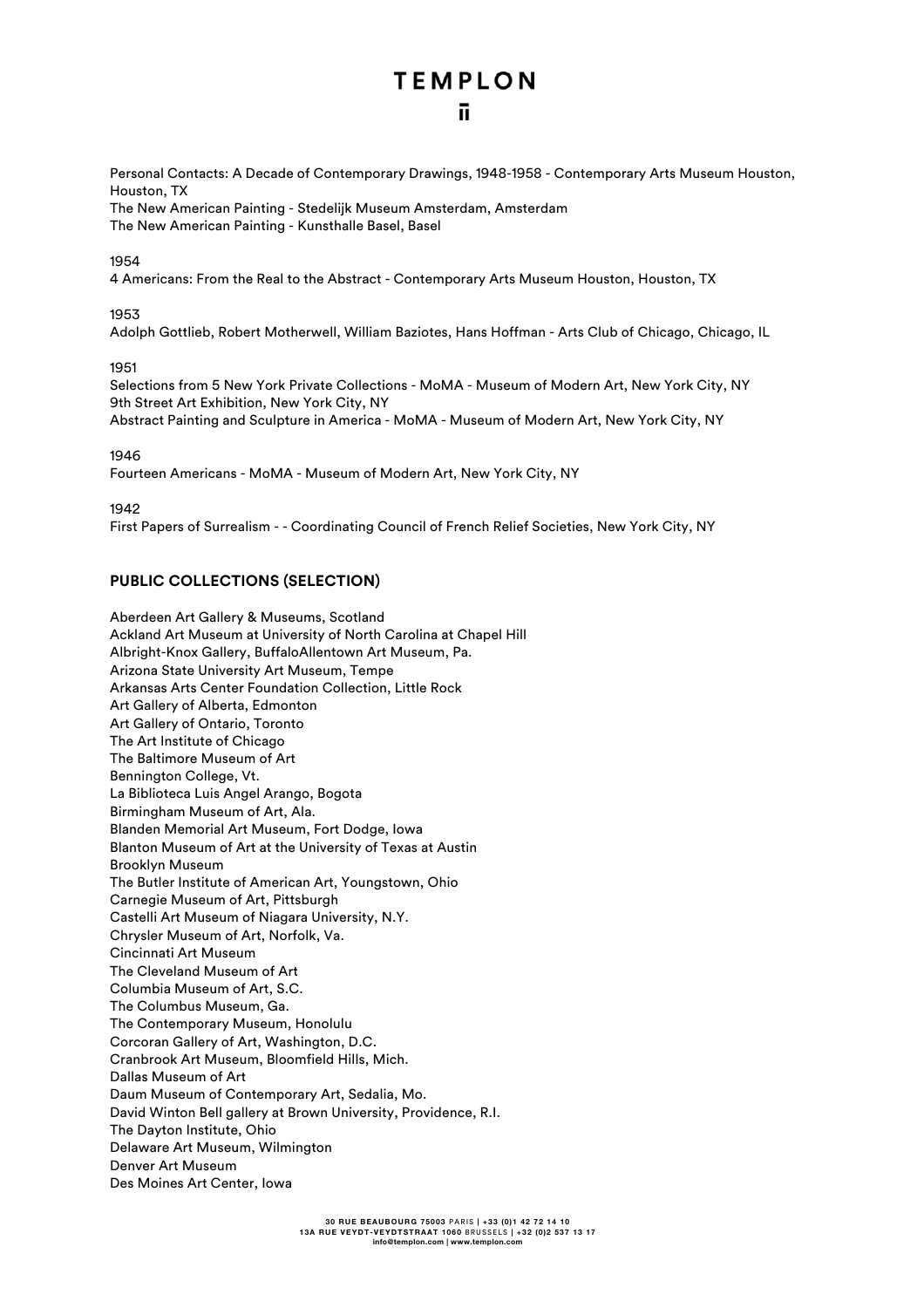The Detroit Institute of Arts Didrichsen Art Museum, Helsinki Es Baluard Museu d'Art Modern I Contemporani de Palma, Spain Everson Museum of Art, Syracuse Fine Arts Museums of San Francisco Fine Arts Work Center, Provincetown, Mass. Flint Institute of Arts, Mich. Fogg Art Museum at Harvard University, Cambridge, Mass. Fort Wayne Museum of Art, Ind. The Frances Lehman Loeb Art Center at Vassar College, Poughkeepsie, N.Y. Frederick R. Weisman Art Museum at the University of Minnesota, Minneapolis Fundació Joan Miró, Barcelona Goucher College Art Collection, Baltimore Grand Rapids Art Museum, Grand Rapids, Mich. Grey Art Gallery & Study Center at New York University Guggenheim Museum, Bilbao, Spain The Hakone Open-Air Museum, Hakone-Machi, Kanagawa, Japan Hara Museum of Contemporary Art, Tokyo High Museum of Art, Atlanta Hirshhorn Museum Sculpture Garden, Smithsonian Institution, Washington, D.C. Honolulu Academy of Arts, Honolulu Hood Museum of Art at Dartmouth College, Hanover, N.H. Hunter College, New York The Huntington Library, Art Collections and Botanical Gardens, San Marino, Calif. Huntington Museum of Art, Huntington, W. Va. Iris & B. Gerald Cantor Center for Visual Arts at Stanford University, Palo Alto, Calif. The Israel Museum, Jerusalem The Jewish Museum, New York Kemper Museum of Contemporary Art, Kansas City Krannert Art Museum at the University of Illinois, Champaign Kunsthaus Zürich Kunstmuseum Basel Kykuit, National Trust for Historic Preservation, Tarrytown, N.Y. Los Angeles County Museum of Art McNay Art Museum, San Antonio Memorial Art Gallery at University of Rochester, N.Y. The Menil Collection, Houston The Metropolitan Museum of Art, New York Mildred Lane Kemper Art Museum at Washington University, Saint Louis Milwaukee Art Museum Modern Art Museum of Fort Worth Montclair Art Museum, N.J. Mount Holyoke College Art Museum, South Hadley, Mass. Munson–Williams–Proctors Institute, Museum of Art, Utica, N.Y. Musée d'Art Moderne de la Ville de Paris Musée National d'Art Moderne, Centre Pompidou, Paris Museo Nacional Centro de Arte Reina Sofia, Madrid Museo Tamayo Arte Contemporáneo, Mexico City Museu de Arte Moderna do Rio de Janeiro Museum Moderner Kunst Stiftung Ludwig, Vienna The Museum of Contemporary Art, Los Angeles Museum of Fine Arts, Boston The Museum of Fine Arts, Houston The Museum of Modern Art, New York National Gallery of Art, Washington, D.C. National Gallery of Australia, Canberra Nelson A. Rockefeller Empire State Plaza, Albany, N.Y. The Nelson-Atkins Museum of Art, Kansas City